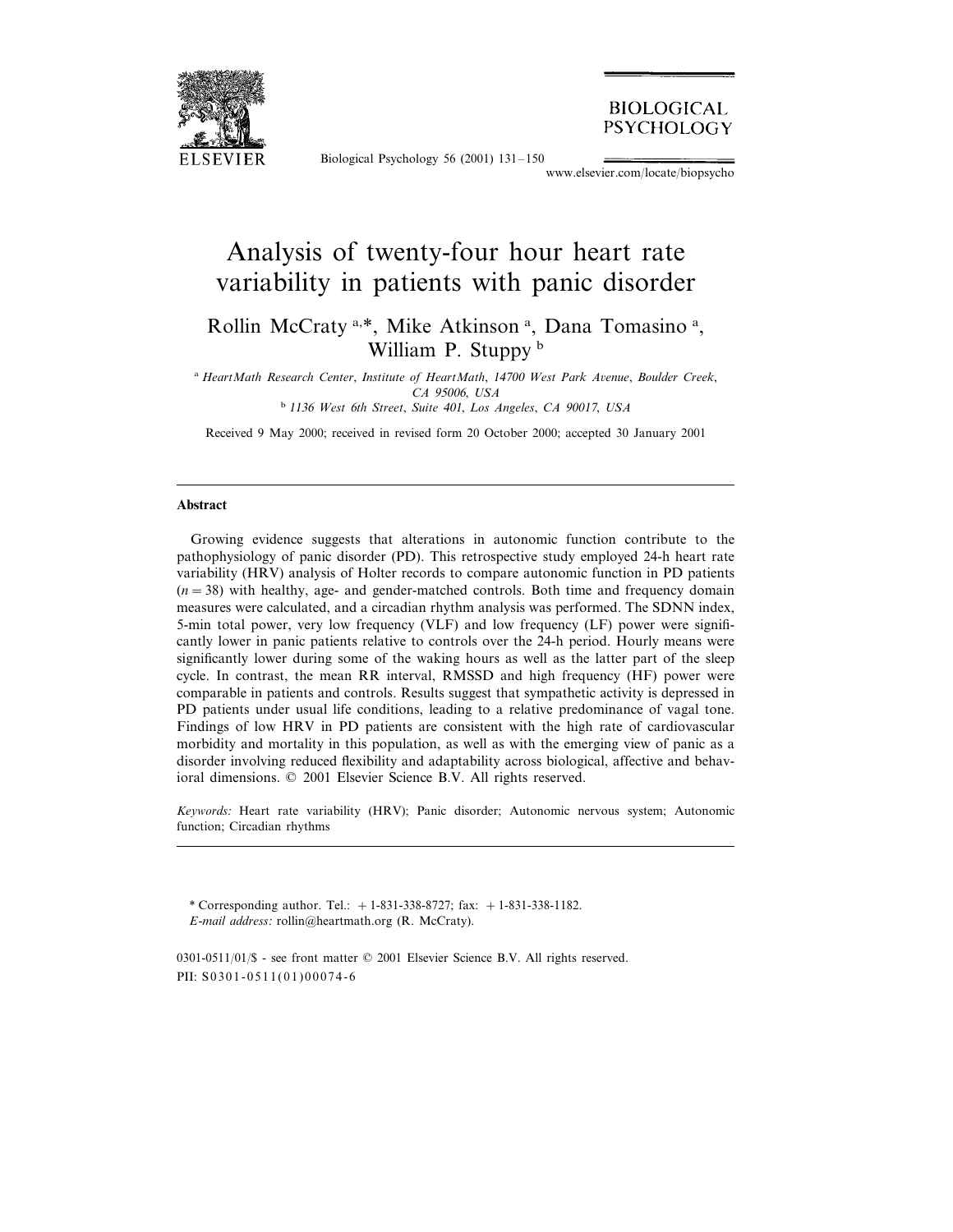# **1. Introduction**

The high prevalence and severe impact on quality of life of panic disorder (PD) make this condition one of the most studied psychological disorders in the US (Weissman, 1991). Patients with panic disorder experience recurrent panic attacks, which are characterized by episodes of intense anxiety accompanied by a range of alarming somatic symptoms including chest pain, heart pounding, tachycardia, shortness of breath, sweating and dizziness. Collectively, these responses are suggestive of autonomic nervous system (ANS) dysfunction.

A number of recent investigations have sought to illuminate the autonomic underpinnings of PD using the analysis of heart rate variability (HRV), a noninvasive, sensitive and dynamic indicator of autonomic regulation of the heart. Low heart rate variability is found in individuals with a wide range of pathologies and is considered a powerful predictor of heart disease, increased risk of sudden death, as well as all-cause mortality (Ori et al., 1992; Tsuji et al., 1994, 1996; Dekker et al., 1997). Recently, measurements of HRV have also been increasingly applied to investigate autonomic regulation in affective disorders, and aberrant HRV patterns have been observed in various conditions including anxiety and major depression (Dalack and Roose, 1990; Rechlin et al., 1994; Thayer et al., 1996).

The majority of studies of HRV in panic disorder patients have focused on short-term resting recordings and/or autonomic responses to short-term challenges, such as cold pressor, postural change, sodium lactate infusion and various pharmacological treatments. Generally, this body of research indicates reduced overall HRV, diminished vagal tone and relative sympathetic dominance in PD patients under these types of conditions (Yeragani et al., 1990, 1991, 1993, 1994; Friedman et al., 1993; Klein et al., 1995; Friedman and Thayer, 1998a,b; Hamada et al., 1998). However, with regard to the specific findings of these investigations, some inconsistencies do exist. For example, lowered high frequency (HF) power in panic patients as compared to control subjects in supine or standing postures was demonstrated in some cases (Klein et al., 1995; Seier et al., 1997) but not in others (Yeragani et al., 1993; Middleton et al., 1994; Rechlin et al., 1994). One short-term study showed panic patients to have increased very low frequency (VLF) power relative to controls in the supine posture (Rechlin et al., 1994); another demonstrated no difference in power in this frequency range in the supine condition but found decreased VLF power in patients as compared to controls while standing (Yeragani et al., 1993). One investigation demonstrated decreased short-term low frequency (LF) power in patients (Middleton et al., 1994) while others found no significant difference in power in the LF range between patients and controls (Yeragani et al., 1993; Rechlin et al., 1994). Further, one group reported a decrease in both HF and LF power in PD patients as compared to controls in response to lactate infusions (Seier et al., 1997), whereas other investigators demonstrated a significant decrease only in HF power (Yeragani et al., 1994). Still other research has shown normal autonomic responsivity to a broad range of challenges in PD patients (Stein and Asmundson, 1994).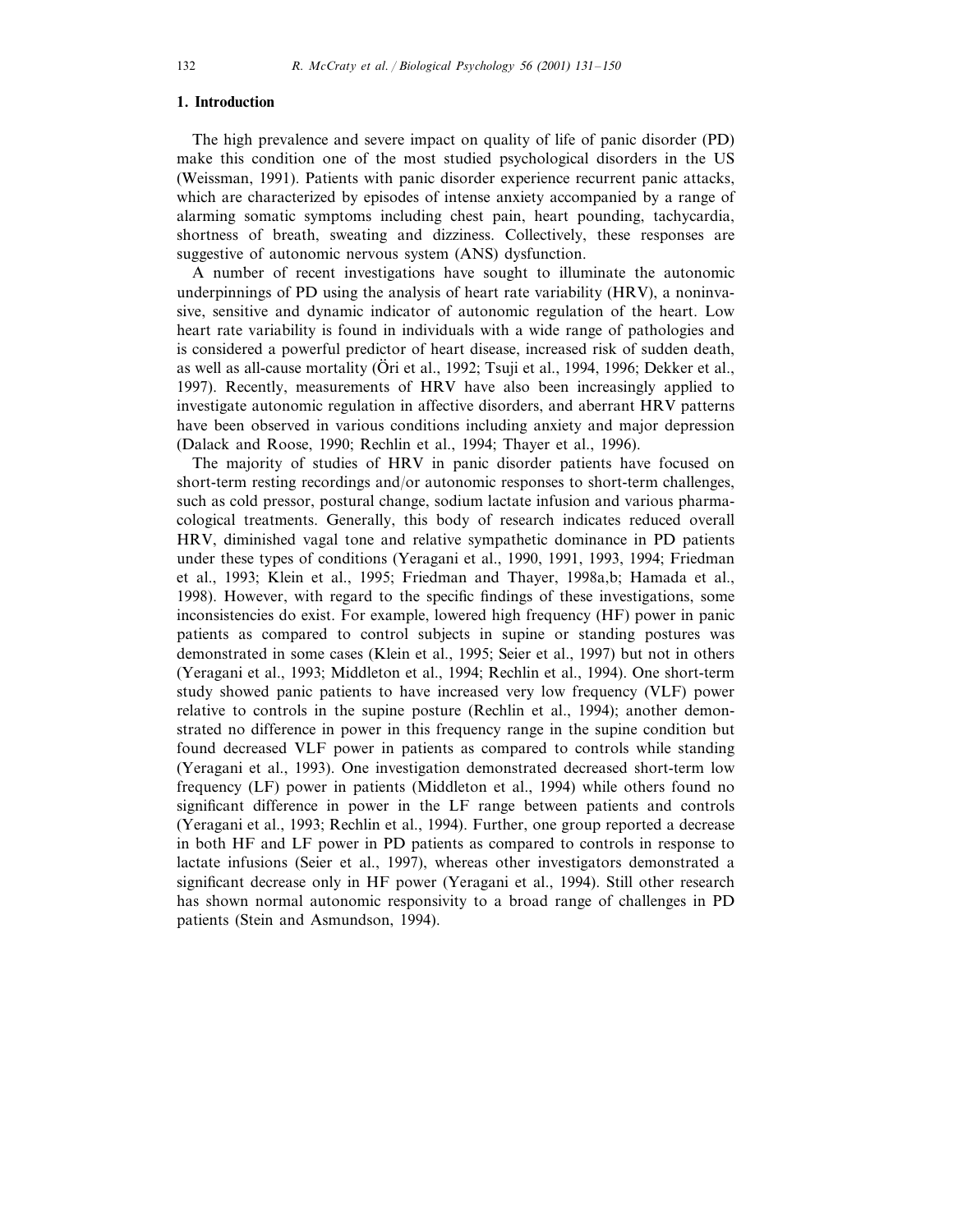While short-term HRV recordings can provide relevant data on autonomic function under specific controlled conditions, an informative contrast to these data can be achieved through the analysis of 24-h ambulatory ECG (Holter) records, which provides a window on individuals' autonomic nervous system activity and balance in the context of their normal day-to-day activities. Advantages of ambulatory monitoring include a longer recording period, monitoring of the ECG in the subject's usual surroundings, the availability of sleep and circadian rhythm data, and a frequency resolution that includes the ultra low frequency (ULF) range. To our knowledge, only one study by Yeragani and colleagues has provided a full analysis of 24-h HRV in panic disorder patients. These authors reported decreased total, ULF and VLF power in PD patients as compared to healthy controls. Patients were found to have normal HF power, which reflects parasympathetic activity (Yeragani et al., 1998).

The present study provides further data on 24-h HRV in PD patients, using a larger sample size and employing time domain as well as frequency domain analysis methods. We also provide a circadian rhythm analysis of the hourly variations in HRV measures during the waking hours and during sleep. The overall aim of this investigation is to add to the existing body of data on autonomic nervous system function and balance in panic disorder, in an effort to characterize possible alterations in autonomic regulation that may underlie a vulnerability to panic attacks.

# **2. Methods**

#### <sup>2</sup>.1. *Subjects*

In this retrospective study, we analyzed Holter records obtained from 38 patients with panic disorder (mean age 38 years,  $S.D. = 7.65$ ; age range 24–54 years; 20 females and 18 males), and 38 healthy control subjects (mean age 38 years, S.D.=7.86; age range 22–54 years). Written informed consent for the use of Holter information was obtained from all study participants.

Patients were diagnosed with panic disorder by a psychiatrist on the basis of DSM-IV criteria (American Psychiatric Association, 1994). All patients were symptomatic at the time of assessment and had been referred by a psychiatrist to an internal medicine physician for the purpose of ensuring that their symptoms had no cryptic underlying medical causes (e.g. arrhythmias, gastrointestinal disorders, etc.). These subjects were determined to be free of medical or cardiovascular illness by examination and history, and had no electrocardiogram abnormalities. They had not taken any medication (except for occasional non-opioid analgesics) for a minimum of 30 days prior to Holter recording.

Healthy control subjects, gender- and age-matched to within 2 years of the panic group, were drawn from a large 24-h HRV normals database maintained by the Institute of HeartMath (Umetani et al., 1998). Healthy subjects were defined as those without clinical evidence of organic disease in terms of medical history,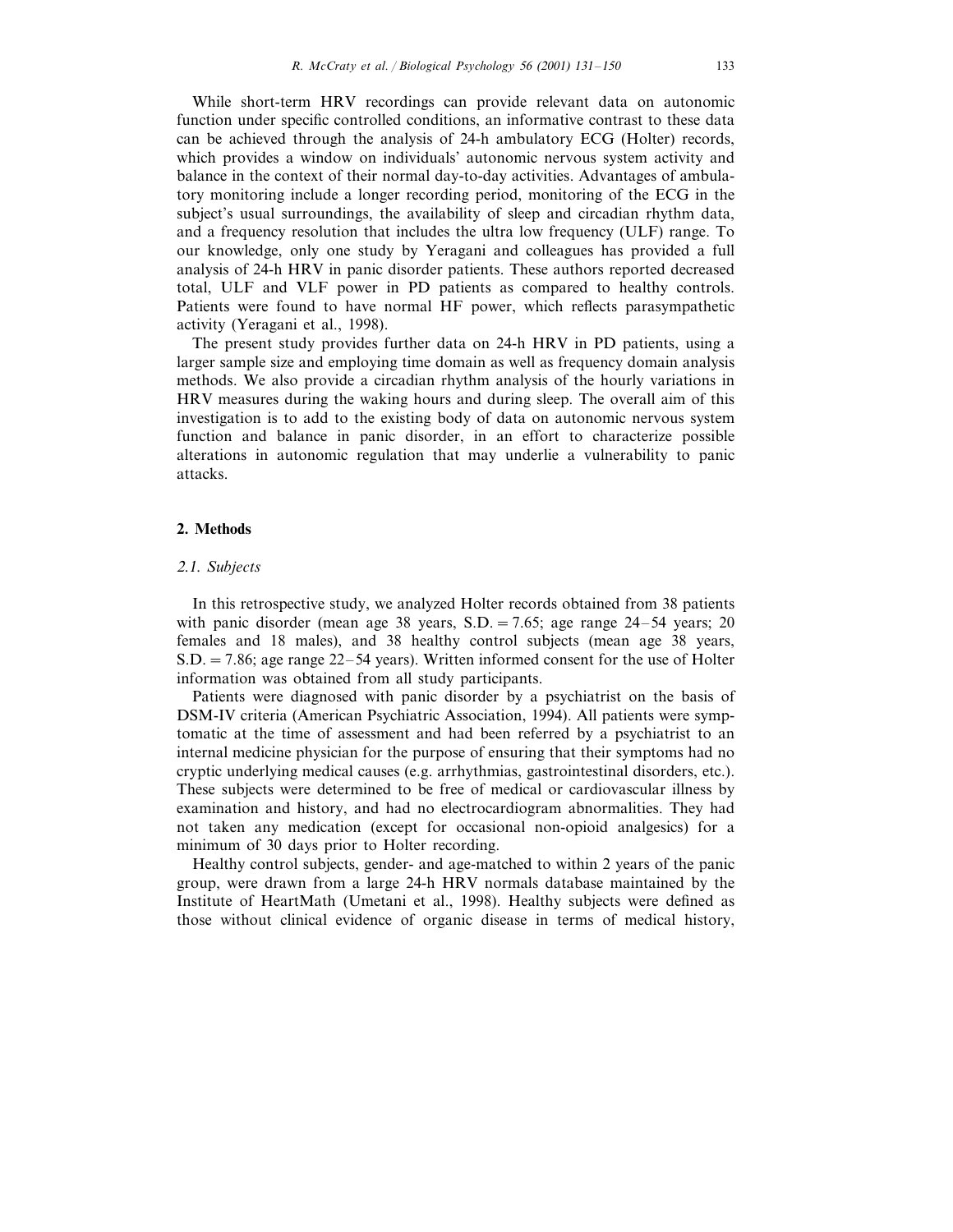physical examination and resting 12-lead electrocardiogram. Oral contraceptives, non-opioid analgesics and nonsteroidal anti-inflammatory agents were the only medications allowed. In addition to self-report of general psychological health status, the majority of control group subjects were screened for depression, anxiety and other psychological symptoms using the Brief Symptom Inventory (BSI) (Derogatis, 1993) and the Personal and Organizational Quality Assessment (POQA) survey (Barrios-Choplin and Atkinson, 1996).

# <sup>2</sup>.2. *Measures*

Both time domain and frequency domain (power spectral) analyses were used in this study to assess HRV data. Time domain analysis of Holter recordings employs a variety of measures that provide a statistical analysis of the fluctuations in sinus RR intervals over 24 h (Kleiger et al., 1992). Collectively, time domain measures quantify how much variability exists in heart rate over a 24-h period. The time domain HRV measures employed in this study were mean heart rate (HR), the standard deviation of all normal sinus RR intervals over 24 h (SDNN), the standard deviation of all averaged normal sinus intervals for each 5-min segment in the 24-h recording (SDANN), the mean of the standard deviations of all normal sinus RR intervals for all 5-min segments (SDNN index), and the root mean square of successive differences between normal sinus RR intervals (RMS-SD).

Power spectral analysis reduces the HRV signal to its constituent frequency components and quantifies the relative power of these components (Ori et al., 1992). Spectral analysis of HRV using Fast Fourier transformation reveals peaks at several major frequency ranges, which have been defined as the HF  $(0.15 -  $0.4$$ Hz), LF (0.04 – < 0.15 Hz), VLF (0.0033 – < 0.04 Hz) and ULF (0– < 0.0033 Hz) regions of the power spectrum (HRV Task Force Report, 1996). The HF component, which is related to respiratory sinus arrhythmia, is widely accepted as a measure of parasympathetic or vagal activity (HRV Task Force Report, 1996). Power in the LF band is related to baroreceptor activity and blood pressure wave activity and resonance, and is dually modulated by the parasympathetic and sympathetic systems (Pomeranz et al., 1985; Malliani, 1995). The ratio of LF/HF power has been used as a marker of sympathovagal balance in some studies (Pagani et al., 1986; Malliani et al., 1991); however, because LF power can reflect both sympathetic and parasympathetic activity, this interpretation can at times be misleading (Eckberg, 1997). Sympathovagal balance can also be approximated by the representation of the LF and HF bands in normalized units, which represent the relative value of each power component in proportion to the total power minus the VLF and ULF components. This representation minimizes the effect of changes in total power on the LF and HF components (Malliani, 1995).

Although the majority of the total power in the 24-h HRV power spectrum is accounted for by the ULF and VLF components, the physiological mechanisms involved in the generation of these rhythms are less defined and still somewhat controversial. The VLF component has been proposed as a marker of sympathetic activity (Saul et al., 1988; Perini et al., 1990), while power in the ULF band is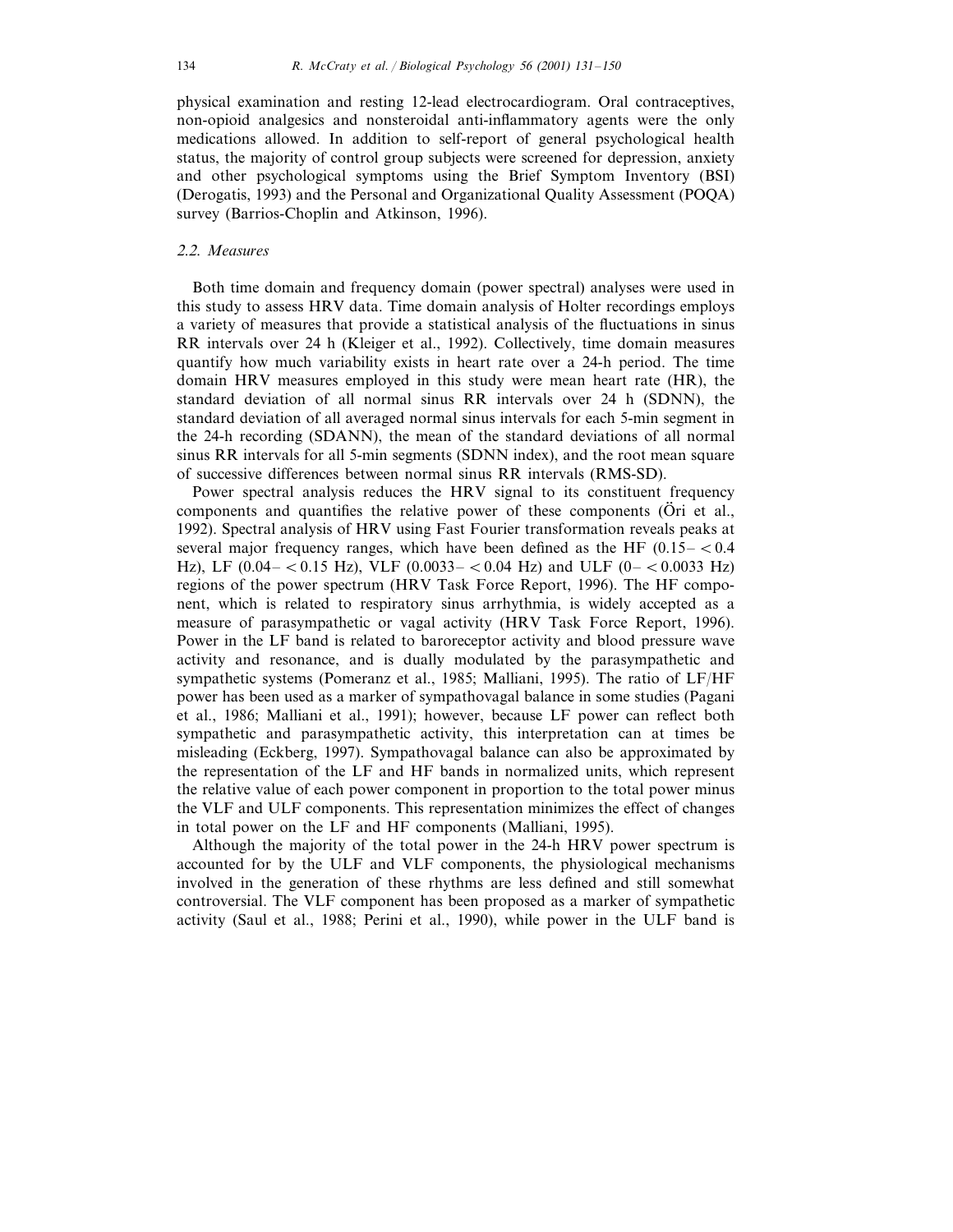believed to reflect long-term regulatory mechanisms related to thermoregulation, the renin-angiotensin system and other humoral factors, as well as circadian rhythms in the autonomic and hormonal systems (Kitney and Rompelman, 1977). The 24-h total power (TP) is highly correlated with power in the ULF band, while a 5-min TP (the combined power in the VLF, LF and HF bands for each 5-min segment, averaged over the 24-h period) provides an indicator of short-term oscillations in ANS activity.

#### <sup>2</sup>.3. *Data collection*

Holter records were obtained using three-channel Holter recorders (Del Mar Avionics, Irvine, CA) over a 24-h time period using standard procedures. Participants were asked to keep a log of various activities in which they engaged during the recording period, including most importantly the time at which they went to sleep and when they woke up. Only subjects who maintained a normal activity level (i.e. work, household activities, etc.) and sleep schedule were included in the study group. The mean start time of the sleep cycle for all subjects was 23:22 h  $(S.D. = 1.26)$  and the mean ending time was 06:47 h  $(S.D. = 0.93)$ . There was no significant difference in the duration of the sleep cycle between the two groups.

#### <sup>2</sup>.4. *Analysis of the data*

The 24-h Holter records were digitized using a model 463 AccuPlus Holter Analyzer (Del Mar Avionics). Each beat was classified and labeled with respect to the site of origin by means of standard Del Mar Avionics algorithms. All recordings were manually overread and corrected by an experienced Holter technician. The RR interval data were then transferred to a PC computer via computer network for second stage editing, where all nonsinus intervals as well as one RR interval before and two after each nonsinus beat were eliminated. All recordings were  $>20$  h in duration and included the entire sleep cycle.

After the second stage of editing, the RR interval power spectrum was computed over the entire recording interval by a method described previously (Bigger et al., 1995). First, a regularly-spaced time series was derived from the RR intervals by sampling the irregularly-spaced series defined by the succession of normal RR intervals. For each Holter ECG recording, 2<sup>18</sup> points were sampled; for recordings precisely 24 h in duration, the sampling interval was 329 ms. Gaps in the time series resulting from noise or ectopic beats were filled in with linear splines. The power spectral density (PSD) was computed for the  $\sim$  24-h recordings. Total power ( $< 0.4$ ) Hz) and ULF power  $( $0.0033$  Hz) were computed by integration over their$ frequency interval.

The 5-min frequency domain measures were calculated by raveling the resampled time series into 50% overlapping 5-min segments. A linear detrend was applied to the data segments by first fitting a straight line to each segment (standard least-squares method) and then subtracting it from the data segment. Next, a Hanning window was applied and the PSD was computed and corrected for the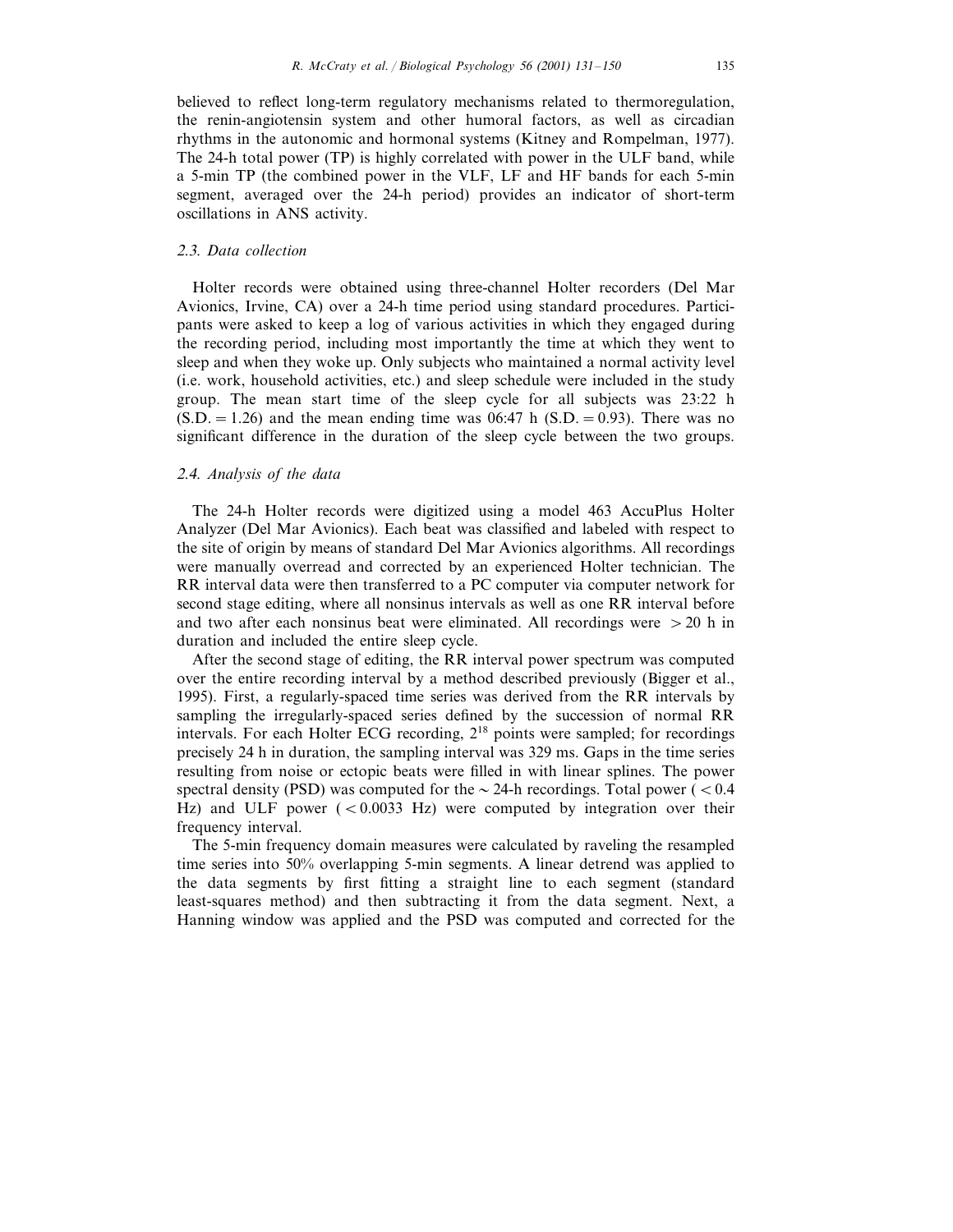attenuating effects of the Hanning window. The 5-min frequency domain measures of RR variability were computed by integration over their frequency intervals. We calculated the power within three frequency bands of the RR interval power spectrum: (1) VLF power  $(0.0033 - 0.04 \text{ Hz})$ ; (2) LF power  $(0.04 - 0.15 \text{ Hz})$ ; and (3) HF power  $(0.15 - < 0.4 \text{ Hz})$ . In addition, we calculated 5-min total power (power in the band  $< 0.4$  Hz) and the ratio of LF to HF power (LF/HF ratio). Time domain measures of RR variability were computed as described in Section 2.2 above.

Daytime circadian rhythm values were calculated by taking the mean of the individual 5-min values for each hour of the day (09:00–20:00 h). For this study, the sleep cycle began 30 min after the subject's diary noted going to sleep and ended 30 min before waking. Since the duration, start and end times of the subjects' sleep cycles varied, the sleep cycles were normalized across six equal-length epochs. The 5-min HRV values for each subject were distributed into the six epochs and the average values for each epoch were calculated.

The 1-h interval from 10:00–10:59 h was removed from analysis, since this was the time when most of the panic subjects were connected to the Holter recorder, as well as when most were disconnected; thus, much of the data during this hour was not obtained. The hook-up times for the control subjects varied greatly and did not present a problem for analysis; however, their 10:00–10:59 h values were removed from analysis since no comparison to the panic subjects could be made.

#### <sup>2</sup>.5. *Statistical analysis*

To achieve greater statistical power and calculate meaningful averages, time and frequency domain variables with a skewness coefficient  $> 1.0$  were logarithmically transformed as described elsewhere (Bigger et al., 1995). The 24-h, daytime, nighttime, and night–day difference variables for the two groups, panic and control, were compared using single factor ANOVA. Differences were considered significant at  $P < 0.05$ . Repeated measures ANOVA was used to analyze the hourly average values for the two groups. We used panic versus controls as the grouping factor and time as the repeated measures factor. Sidak's post hoc multiple comparison test was used for multiple comparisons on the time factor. When there was a significant group versus time interaction effect, we separately compared each hourly average value between the two groups using single factor ANOVA. Correction for multiple comparisons was performed using the Student–Newman–Keuls (SNK) test.

# **3. Results**

# 3.1. *Twenty*-*four hour HRV measures*

Table 1 and Fig. 1 compare mean values for all time and frequency domain HRV measures over the total 24-h recording period for PD patients and healthy age- and gender-matched controls.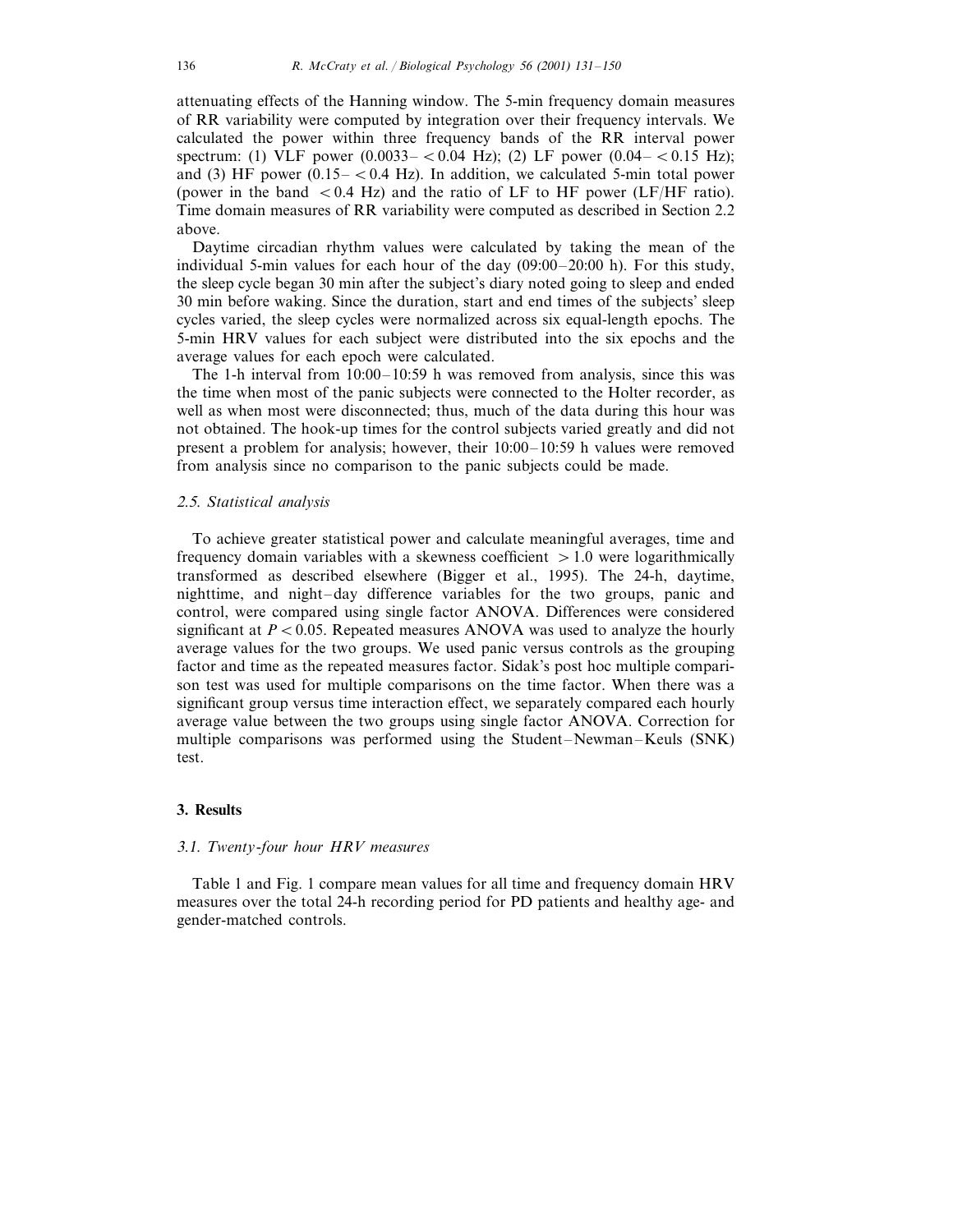# 3.1.1. *Time domain measures*

There was no significant difference in the mean RR interval (heart rate) or in the RMS-SD between patients and controls. The SDNN tended to be lower in panic patients, but this difference did not reach significance  $(P = 0.08)$ . The SDNN index was significantly lower over the 24 h in the PD patients  $(P<0.05)$ .

# 3.1.2. *Frequency domain measures*

In PD patients, 5-min total power, VLF and LF power were significantly lower than in healthy controls ( $P < 0.01$ ). The LF/HF ratio and normalized LF power were also significantly lower in PD patients, whereas normalized HF power was significantly higher in the patients ( $P < 0.001$ ). Total power ( $P = 0.06$ ) and ULF power  $(P = 0.08)$  tended to be lower in the panic patients, although differences did not reach significance. There was no significant difference in HF power between the two groups.

|                            | Total record ( $\sim$ 24 h)                |                                    |       |  |
|----------------------------|--------------------------------------------|------------------------------------|-------|--|
|                            | Panic patients $(n = 38)$<br>$Mean + S.D.$ | Controls $(n=38)$<br>$Mean + S.D.$ |       |  |
| Mean heart rate (BPM)      | $78.70 + 10.19$                            | $79.84 + 8.25$                     |       |  |
| Mean RR interval (ms)      | $795.49 + 99.14$                           | $785.12 + 82.31$                   | ns    |  |
| SDNN (ms)                  | $126.38 \pm 32.01$                         | $139.91 \pm 35.42$                 | ns    |  |
| SDANN (ms)                 | $110.98 \pm 30.53$                         | $123.82 + 34.91$                   | ns    |  |
| SDNN index (ms)            | $56.17 + 15.33$                            | $63.75 + 14.91$                    | 0.05  |  |
| $RMS-SD$ (ms)              | $34.32 \pm 15.76$                          | $32.13 + 11.82$                    |       |  |
| $Ln$ (RMS-SD)              | $3.43 + 0.47$                              | $3.41 + 0.36$                      | ns    |  |
| Total power $(ms^2)$       | $16663.96 \pm 8064.65$                     | 21 080.87 $\pm$ 11 173.83          |       |  |
| Ln (total power)           | $9.60 + 0.53$                              | $9.83 + 0.51$                      | ns    |  |
| $ULF$ (ms <sup>2</sup> )   | $13754.15 + 7230.44$                       | $17284.83 + 9773.87$               |       |  |
| $Ln$ ( $ULF$ )             | $9.39 + 0.55$                              | $9.61 + 0.54$                      | ns    |  |
| 5-min total power $(ms^2)$ | $3016.01 + 1516.59$                        | $3960.45 + 1793.87$                |       |  |
| Ln (5-min total power)     | $7.87 + 0.58$                              | $8.19 + 0.45$                      | 0.01  |  |
| 5-min VLF $(ms^2)$         | $1829.91 + 896.27$                         | $2443.20 + 1091.84$                |       |  |
| $Ln(5-min VLF)$            | $7.38 + 0.54$                              | $7.70 + 0.45$                      | 0.01  |  |
| 5-min LF $(ms^2)$          | $817.92 + 542.88$                          | $1204.97 + 573.14$                 |       |  |
| $Ln(5-min LF)$             | $6.49 + 0.70$                              | $6.98 + 0.52$                      | 0.01  |  |
| 5-min HF $(ms^2)$          | $368.18 + 325.90$                          | $312.28 + 253.51$                  |       |  |
| $Ln(5-min HF)$             | $5.48 + 1.02$                              | $5.44 + 0.81$                      | ns    |  |
| LF/HF ratio                | $3.42 \pm 2.26$                            | $5.46 \pm 3.48$                    |       |  |
| $Ln$ ( $LF/HF$ ratio)      | $1.02 + 0.68$                              | $1.53 + 0.58$                      | 0.001 |  |
| Normalized LF (nu)         | $71.88 \pm 11.28$                          | $80.18 \pm 7.11$                   | 0.001 |  |
| Normalized HF (nu)         | $28.12 \pm 11.28$                          | $19.82 \pm 7.11$                   | 0.001 |  |
| Sleep cycle duration (h)   | $7.40 + 1.27$                              | $7.42 + 0.94$                      | ns    |  |

Table 1 Time and frequency domain measures of 24-h HRV in panic patients and healthy controls<sup>a</sup>

<sup>a</sup> *P* values from single factor ANOVA *F* statistic.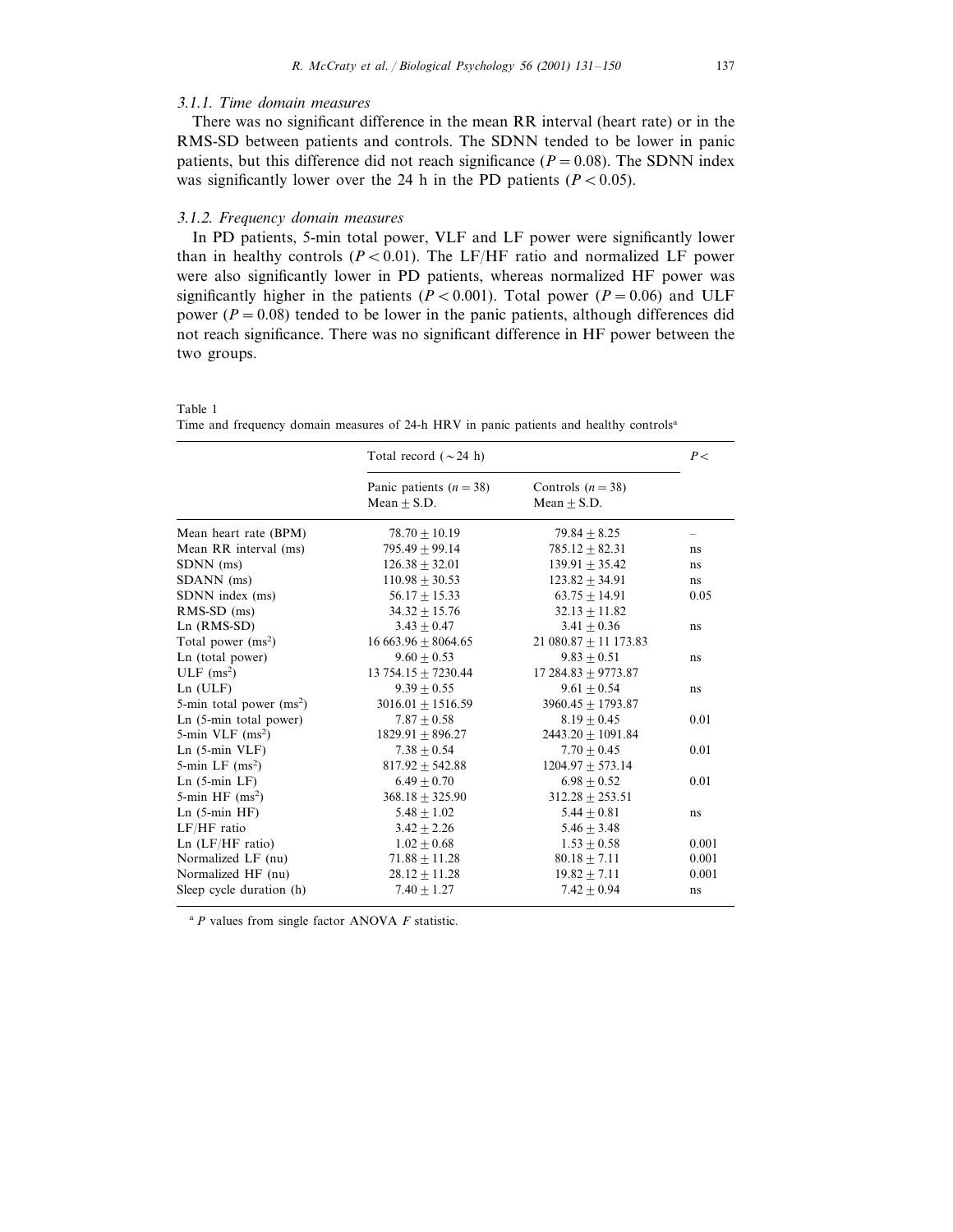

Fig. 1. Frequency domain 24-h HRV measures in patients with panic disorder (*n*=38) as compared to age- and gender-matched healthy controls  $(n=38)$ . \*\* $P < 0.01$ , \*\*\* $P < 0.001$ .

#### 3.2. *Awake and sleep differences*

Table 2 displays mean values for all HRV measures during the daytime hours (09:00–20:00 h), during sleep, and the night-day differences. As shown in the table, panic patients had a significantly greater night-day difference in the SDNN index, RMS-SD, 5-min total power and VLF power than did control subjects  $(P < 0.05)$ . Due to this larger increase in HRV in the panic patients during the sleep period, the SDNN index, 5-min total power and VLF power were significantly lower relative to healthy controls only during the waking hours ( $P<0.001$ ), whereas sleep values for these measures were not significantly different. Conversely, the SDNN was significantly lower in PD patients during the sleep period  $(P<0.05)$  but not during the waking hours, while LF power was significantly lower during both the waking  $(P<0.0001)$  and sleep  $(P<0.05)$  periods. Absolute HF power did not differ between the two groups during either the waking or sleep periods.

In terms of normalized power and the LF/HF ratio, both of which are considered indices of ANS balance, the normalized LF power and the LF/HF ratio were significantly lower in panic patients as compared to control subjects during both the waking hours (normalized LF,  $P < 0.001$ ; LF/HF ratio,  $P < 0.01$ ) and during sleep  $(P<0.01)$ . Normalized HF power was significantly higher in patients during both the waking  $(P < 0.001)$  and sleep  $(P < 0.01)$  periods.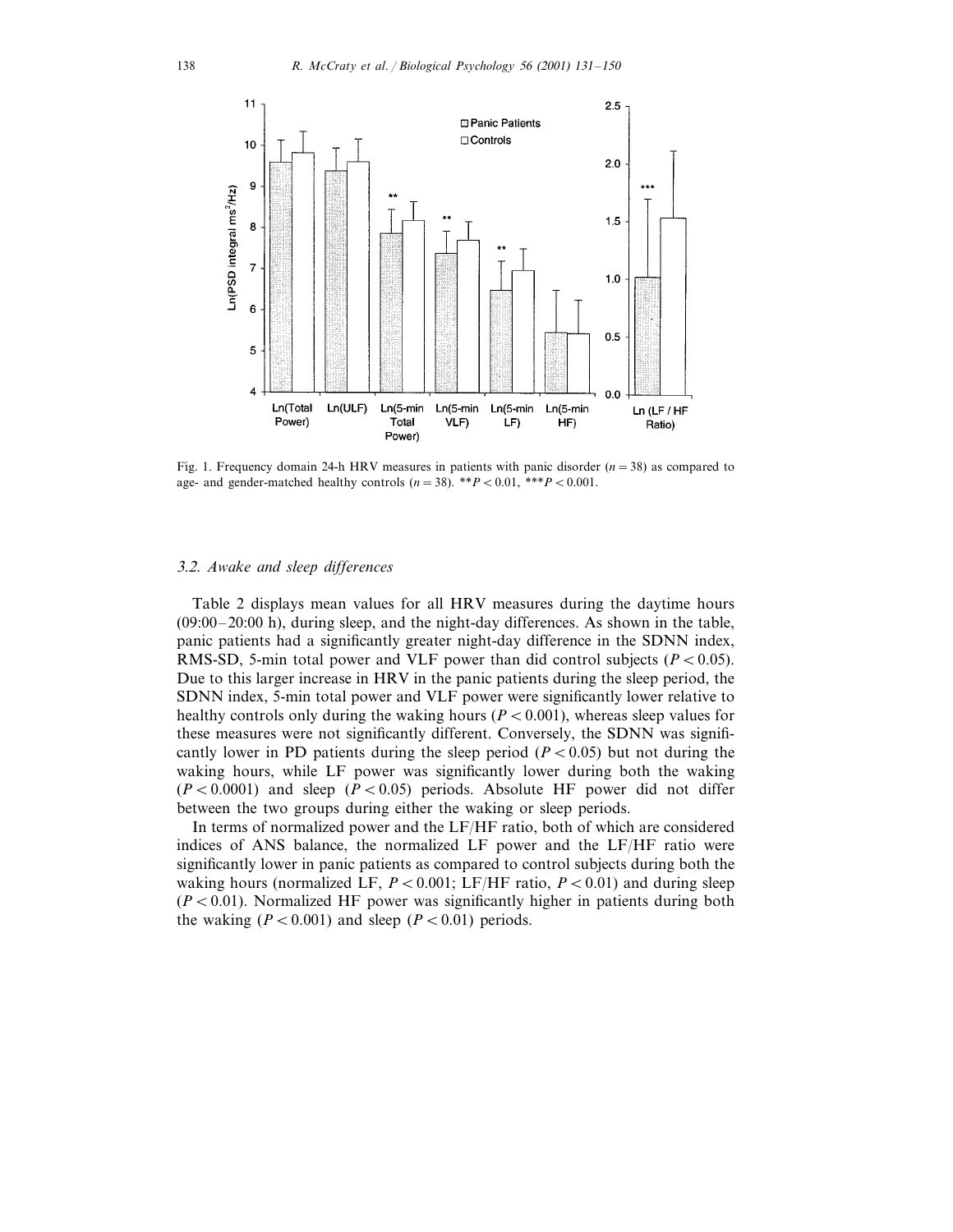| Table 2                                         |  |  |  |
|-------------------------------------------------|--|--|--|
| Comparison of awake and sleep data <sup>a</sup> |  |  |  |

|                                         | Daytime (09:00-20:00 h)      |                     | P<     |                              | Nighttime (actual reported sleep time) $P <$ |      | Night-day difference         |                     | P<       |
|-----------------------------------------|------------------------------|---------------------|--------|------------------------------|----------------------------------------------|------|------------------------------|---------------------|----------|
|                                         | Panic patients<br>$(n = 38)$ | Controls $(n = 38)$ |        | Panic patients<br>$(n = 38)$ | Controls $(n = 38)$                          |      | Panic patients<br>$(n = 38)$ | Controls $(n = 38)$ |          |
|                                         | $Mean + S.D.$                | $Mean + S.D.$       |        | $Mean + S.D.$                | $Mean + S.D.$                                |      | Mean $\pm$ S.D.              | $Mean + S.D.$       |          |
| Mean heart rate<br>(BPM)                | $83.87 + 11.39$              | $84.10 + 8.80$      |        | $67.64 + 10.12$              | $66.96 + 8.29$                               |      | $-16.23 + 7.85$              | $-17.15 + 7.40$     |          |
| Mean RR interval<br>(ms)                | $741.99 + 100.71$            | $736.57 + 78.09$    | ns     | $913.49 + 122.29$            | $922.04 + 115.49$                            | ns   | $171.51 + 83.65$             | $185.47 + 89.94$    | $\rm ns$ |
| SDNN (ms)                               | $97.73 + 28.87$              | $104.70 + 24.10$    | ns     | $87.84 + 23.31$              | $101.32 + 29.50$                             | 0.05 | $-9.90 + 25.05$              | $-3.38 + 25.73$     | $\rm ns$ |
| SDNN index (ms)                         | $50.94 + 14.17$              | $62.40 + 12.77$     | 0.001  | $61.93 + 19.92$              | $65.42 + 22.78$                              | ns   | $10.99 + 14.24$              | $3.02 + 17.99$      | 0.05     |
| $RMS-SD$ (ms)                           | $27.49 + 12.82$              | $28.23 + 8.59$      |        | $45.30 + 23.62$              | $40.06 + 20.58$                              |      | $17.81 + 15.89$              | $11.83 + 16.75$     |          |
| $Ln$ (RMS-SD)                           | $3.21 + 0.46$                | $3.29 \pm 0.31$     | ns     | $3.67 + 0.56$                | $3.58 + 0.47$                                | ns   | $0.46 + 0.35$                | $0.28 + 0.34$       | 0.05     |
| 5-min total power<br>(ms <sup>2</sup> ) | $2394.65 \pm 1277.78$        | $3568.38 + 1463.15$ |        | $3760.75 + 2228.10$          | $4596.92 + 2834.62$                          |      | $1366.10 + 1737.57$          | $1028.54 + 2241.08$ |          |
| Ln (5-min total<br>power)               | $7.64 + 0.55$                | $8.10 + 0.42$       | 0.001  | $8.04 + 0.68$                | $8.25 + 0.62$                                | ns   | $0.40 \pm 0.42$              | $0.15 + 0.47$       | 0.05     |
| 5-min VLF (ms)                          | $1467.42 + 864.23$           | $2170.80 + 881.26$  |        | $2175.64 + 1139.16$          | $2810.13 + 1723.22$                          |      | $708.22 + 946.09$            | $639.33 + 1383.43$  |          |
| $Ln(5-min VLF)$                         | $7.14 + 0.55$                | $7.60 + 0.43$       | 0.001  | $7.53 + 0.61$                | $7.76 + 0.63$                                | ns   | $0.39 + 0.44$                | $0.16 + 0.48$       | 0.05     |
| $5$ -min LF $(ms)$                      | $692.64 + 415.00$            | $1169.27 + 570.43$  |        | $973.02 + 826.99$            | $1308.52 + 825.37$                           |      | $280.38 + 627.18$            | $139.24 + 706.14$   |          |
| $Ln(5-min LF)$                          | $6.36 + 0.64$                | $6.95 + 0.51$       | 0.0001 | $6.57 + 0.87$                | $6.97 + 0.68$                                | 0.05 | $0.21 + 0.06$                | $0.03 + 0.54$       | ns       |
| 5-min HF $(ms^2)$                       | $234.59 + 208.77$            | $228.30 + 154.24$   |        | $612.09 + 639.46$            | $478.27 \pm 525.65$                          |      | $377.50 + 513.91$            | $249.97 + 472.11$   |          |
| $Ln(5-min HF)$                          | $5.03 + 1.00$                | $5.19 + 0.74$       | ns     | $5.85 \pm 1.20$              | $5.72 \pm 0.96$                              | ns   | $0.81 + 0.76$                | $0.53 + 0.69$       | ns       |
| LF/HF ratio                             | $5.49 + 2.80$                | $8.24 + 4.58$       |        | $3.30 + 2.72$                | $5.22 + 3.82$                                |      | $-2.20 + 2.59$               | $-3.02 + 3.75$      | ns       |
| $Ln$ ( $LF/HF$ ratio)                   | $1.56 + 0.56$                | $1.98 + 0.52$       | 0.01   | $0.89 + 0.80$                | $1.43 + 0.67$                                | 0.01 |                              |                     |          |
| Normalized LF<br>(nu)                   | $76.75 + 10.58$              | $83.83 + 6.79$      | 0.001  | $62.52 + 15.95$              | $72.42 + 11.86$                              | 0.01 | $-14.23 + 12.43$             | $-11.40 + 10.22$    | ns       |
| Normalized HF<br>(nu)                   | $23.25 + 10.58$              | $16.17 + 6.79$      | 0.001  | $37.48 + 15.95$              | $27.58 + 11.86$                              | 0.01 | $14.23 \pm 12.43$            | $11.40 + 10.22$     | $\rm ns$ |

a *P* values from single factor ANOVA *F* statistic.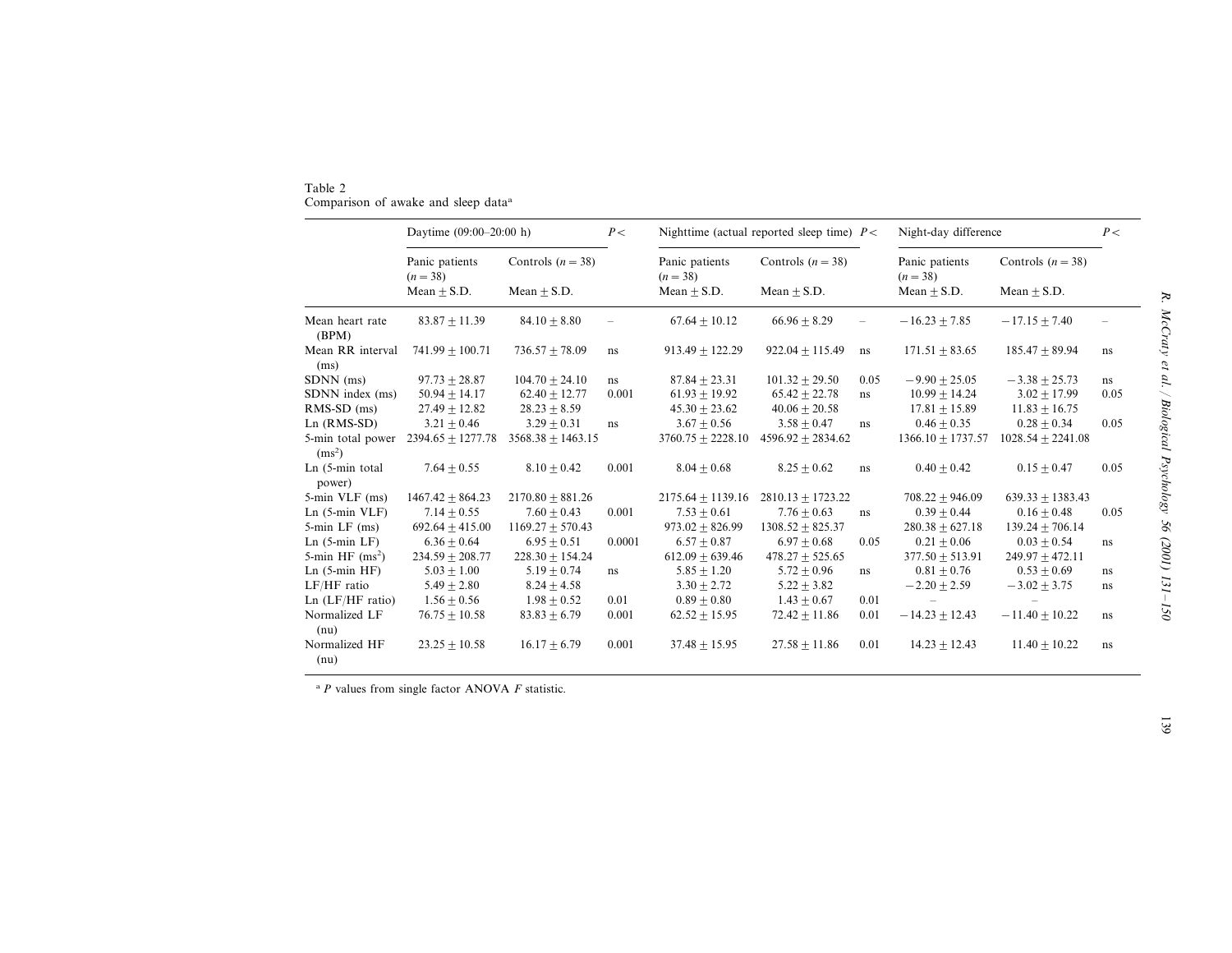# 3.3. *Circadian rhythm analysis*

Fig. 2 compares hourly averages for the RR interval and frequency domain HRV measures in the panic and control groups. Values are shown for each waking hour from 09:00 to 20:00 h. Data points for the  $10:00-10:59$  h interval are not plotted. for reasons described in Section 2.4. Since all participants did not go to sleep or wake up at the same times, the sleep hours have been normalized in order to correspond to the actual recorded sleep times for each subject.

As seen in the figure, with regard to all frequency domain measures except HF power, panic patients tended to have lower HRV than the control group. Both panic patients and control subjects exhibited significant day-night differences in the HRV measures, with RR interval and overall variability increasing during sleep, as expected. The overall pattern of change in the different HRV measures was relatively similar between the two groups, although the control group tended to have a greater increase in HRV from the beginning to the end of the sleep cycle.

The control group also tended to exhibit a characteristic 'dip' in most HRV measures during the 13:00–14:00 h interval, which is explained by the fact that most of these subjects were employed by an organization where the regular lunch hour occurred during this time period. As the time at which the panic patients ate lunch varied more widely, as noted by diary entries, this same post-mealtime drop in HRV was not evident in the group means.

#### 3.3.1. *Group effects*

The results of repeated measures ANOVA are displayed in Table 3. The hourly average HRV measurement values for the group factor (panic vs control) were significant for the following measures: 5-min total power  $(P<0.01)$ , VLF power  $(P<0.01)$ , LF power ( $P<0.001$ ), LF/HF ratio ( $P<0.001$ ) and both the HF and LF normalized power measures ( $P < 0.001$ ). As one would expect, these results correlate to the 24-h measures for the same variables.

# Table 3

|                             | Group effect (panic vs.<br>controls |       | Time effect (hourly<br>values) |           | Group versus time effect<br>(interaction) |       |
|-----------------------------|-------------------------------------|-------|--------------------------------|-----------|-------------------------------------------|-------|
|                             | $\overline{F}$                      | P<    | F                              | $P \lt C$ | $\boldsymbol{F}$                          | P<    |
| Mean RR interval<br>(ms)    | 0.02                                | ns    | 104.50                         | 0.001     | 3.38                                      | 0.001 |
| $Ln(5-min total)$<br>power) | 8.18                                | 0.01  | 17.42                          | 0.001     | 5.45                                      | 0.001 |
| $Ln(5-min VLF)$             | 9.53                                | 0.01  | 15.88                          | 0.001     | 4.34                                      | 0.001 |
| $Ln(5-min LF)$              | 11.94                               | 0.001 | 9.47                           | 0.001     | 3.49                                      | 0.001 |
| $Ln(5-min HF)$              | 0.03                                | ns    | 28.53                          | 0.001     | 4.68                                      | 0.001 |
| $Ln$ ( $LF/HF$ ratio)       | 14.13                               | 0.001 | 29.73                          | 0.001     | 1.27                                      | ns    |
| Normalized LF (nu)          | 13.14                               | 0.001 | 37.38                          | 0.001     | 1.46                                      | ns    |
| Normalized HF (nu)          | 13.14                               | 0.001 | 37.38                          | 0.001     | 1.46                                      | ns    |

Analysis of hourly HRV values (repeated measures ANOVA)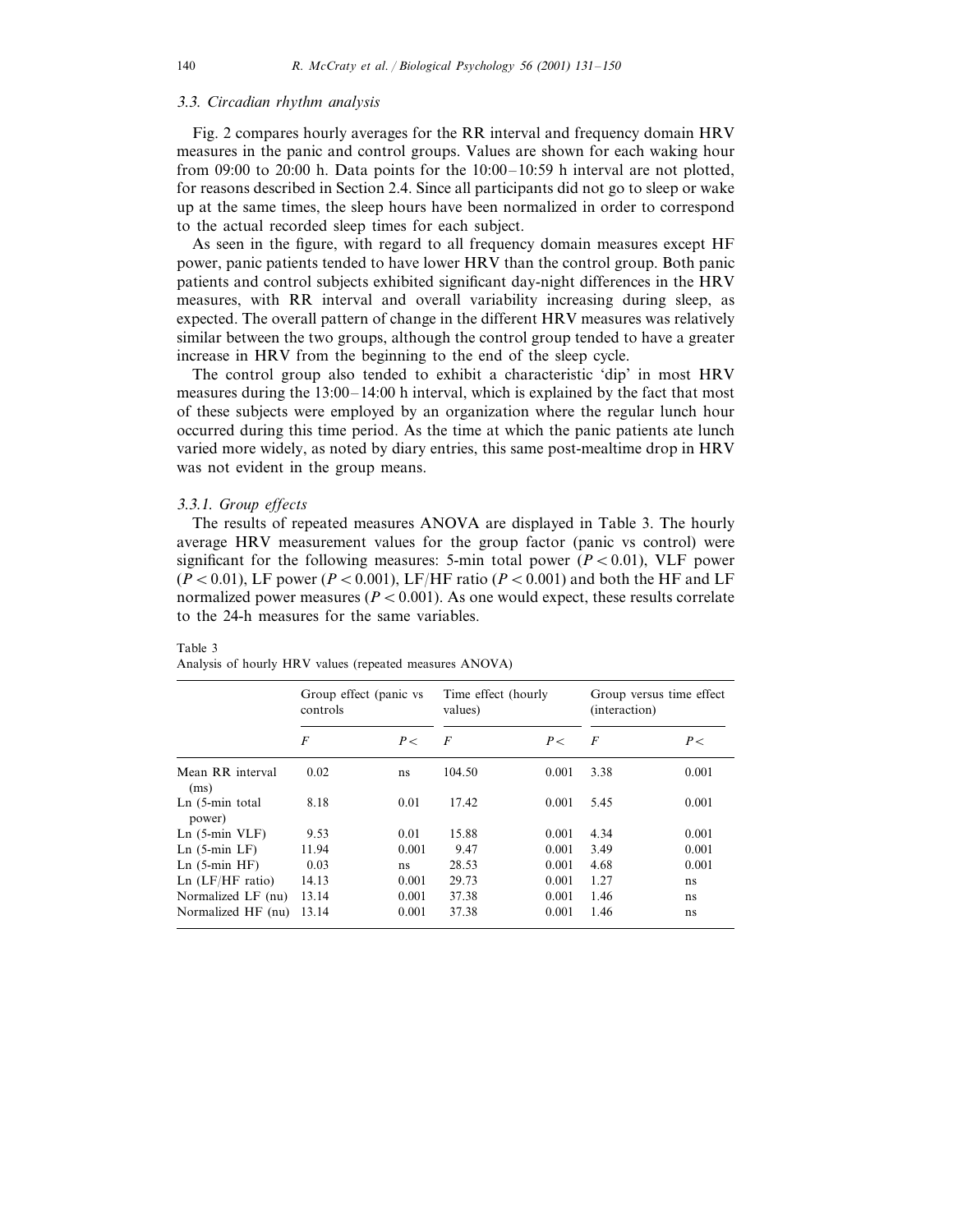

Fig. 2. Mean hourly values for HRV measures over a 24-h period in patients with panic disorder  $(n=38)$ as compared to healthy controls  $(n=38)$ . Waking hours  $(09:00-20:00)$  h) are displayed as 24-h clock time, while sleep hours have been normalized so as to correspond to actual reported sleep time. The  $\blacktriangle$ symbol marks hourly intervals during which values differed significantly between the two groups  $(P < 0.05)$ . Result of repeated measures ANOVA are also displayed at the top of each graph.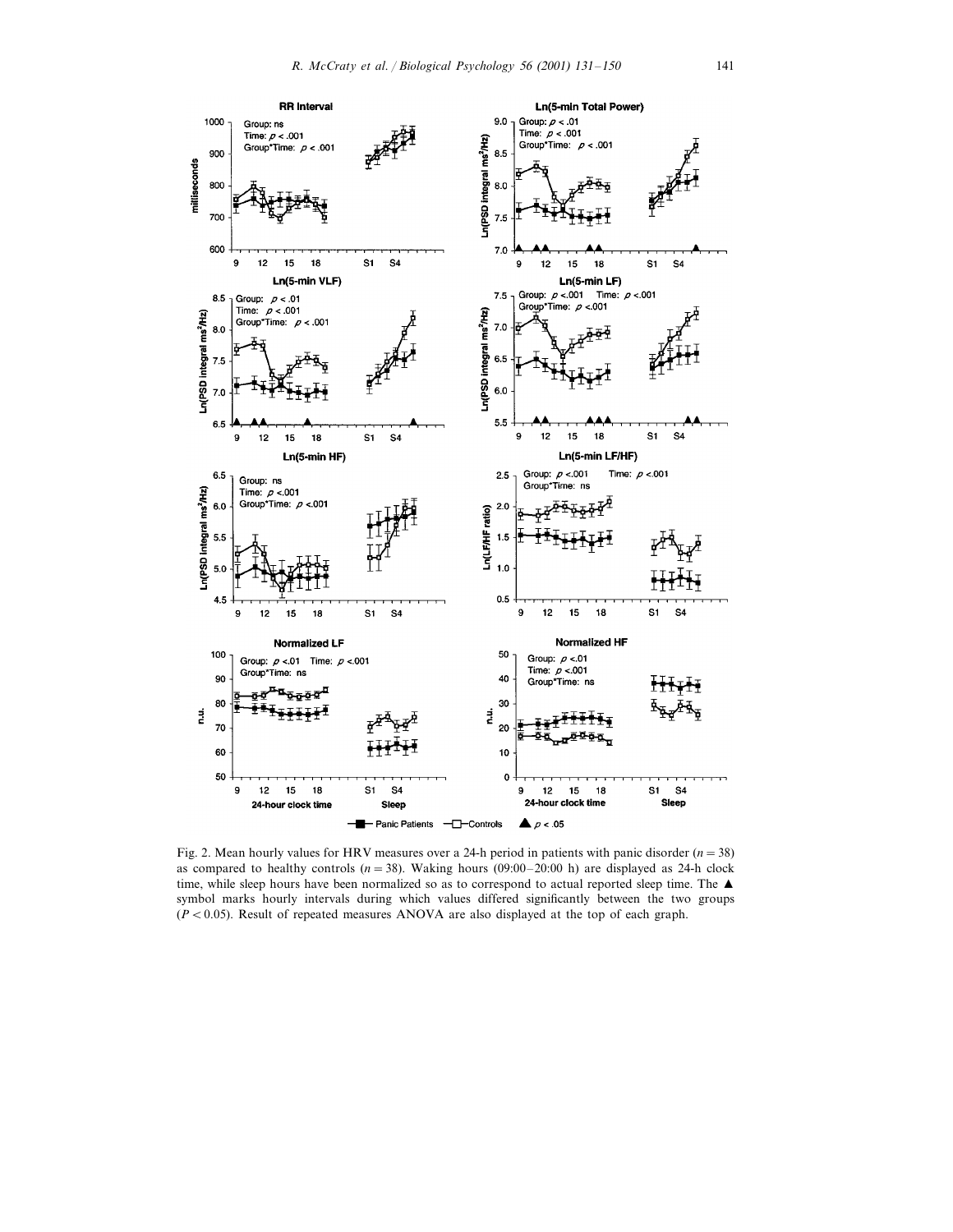# 3.3.2. *Time effects*

The time factor was significantly different for all eight measures: RR interval, 5-min total power, VLF, LF, HF, LF/HF ratio, normalized LF and normalized HF  $(P<0.001)$  (Table 3). Sidak's post-hoc analysis of the time factor showed that all nighttime (sleep) RR interval epochs were significantly longer (lower HR) than all daytime hours ( $P < 0.05$ ). The RR intervals for the first sleep epoch (S1) were significantly shorter than for epochs S4, 5 and 6 ( $P < 0.05$ ). S2 was shorter than S5 and S6 ( $P < 0.05$ ). This illustrates a significant lengthening of the RR interval (heart rate slowing) as the night progressed.

The 5-min total power (5mTP) during the daytime was highest at 11:00 h, and was significantly higher  $(P < 0.05)$  than the 13:00 through 17:00 (13:00–17:00 h) interval and 19:00 h. At 14:00 h, 5mTP was lower  $(P<0.05)$  than the morning hours (09:00–12:00 h). During sleep 5mTP climbed steadily. By the third sleep epoch (S3), the value was higher than the  $13:00-15:00$  h values ( $P<0.05$ ). The fourth sleep epoch was higher than the  $13:00-19:00$  h values ( $P < 0.05$ ), and S5 was higher than the  $12:00-19:00$  h values ( $P < 0.05$ ). The last sleep epoch (S6) was higher than all daytime hourly values  $(P<0.05)$ . This upward-sloping trend was also significant within the sleep cycle itself; by S4, 5mTP was already higher than during S1 and S2 ( $P < 0.05$ ). S5 was higher ( $P < 0.05$ ) than S1–S3, and S6 was higher than  $S1 - S4$  ( $P < 0.05$ ).

The 5-min VLF power (5mVLF) exhibited a circadian pattern very similar to that of 5mTP. During the daytime hours, 5mVLF was highest at 11:00 h, significantly higher than the 13:00–15:00, 19:00 h and S1 values ( $P < 0.05$ ). During sleep, 5mVLF power climbed steadily; by S4 the level was higher than the 13:00–19:00 h values ( $P < 0.05$ ). S5 was greater than the 12:00–19:00 h values ( $P < 0.05$ ), and by S6 the value was higher than all daytime hourly values  $(P < 0.05)$ . As with 5mTP, this upward-sloping trend was significant within the sleep cycle itself; by S4, 5mVLF was higher than S1 and S2 ( $P < 0.05$ ). S5 was higher than S1–S3 ( $P < 0.05$ ) and S6 was higher than  $S1-S4$  ( $P<0.05$ ).

The 5-min LF power (5mLF) was highest during the 11:00 h, which was significantly higher than the  $13:00-18:00$  h and the  $S1-S2$  values ( $P<0.05$ ). The 14:00 and 15:00 h values were lower than all the morning values (09:00–12:00 h)  $(P < 0.05)$ . S4 was higher than the 14:00 and 15:00 h values ( $P < 0.05$ ). S5 values were higher than the 13:00–18:00 h values. During S6, 5mLF was higher than the 13:00–19:00 h values ( $P < 0.05$ ). Within the sleep cycle there was an upward-sloping trend. S1 was lower than  $S3- S6$  and S2 was lower than S5 and S6 ( $P < 0.05$ ).

For 5-min HF power (5mHF), the only significant finding during the daytime was that the 14:00 h value was lower then the 11:00 h value ( $P < 0.05$ ). During the night, 5mHF during the first and second sleep epochs was higher than the 13:00–19:00 h epochs ( $P < 0.05$ ) and S3 was higher than the 09:00–19:00 h values  $(P < 0.05)$ , except for the 11:00 h epoch, which was the highest daytime value. Within the sleep cycle the upward trend reached significance by the last two sleep epochs; S5 and S6 were both higher than S1 and S2 ( $P < 0.05$ ).

The LF/HF ratio, normalized LF and normalized HF power all exhibited the same pattern. All daytime hourly values were significantly different than all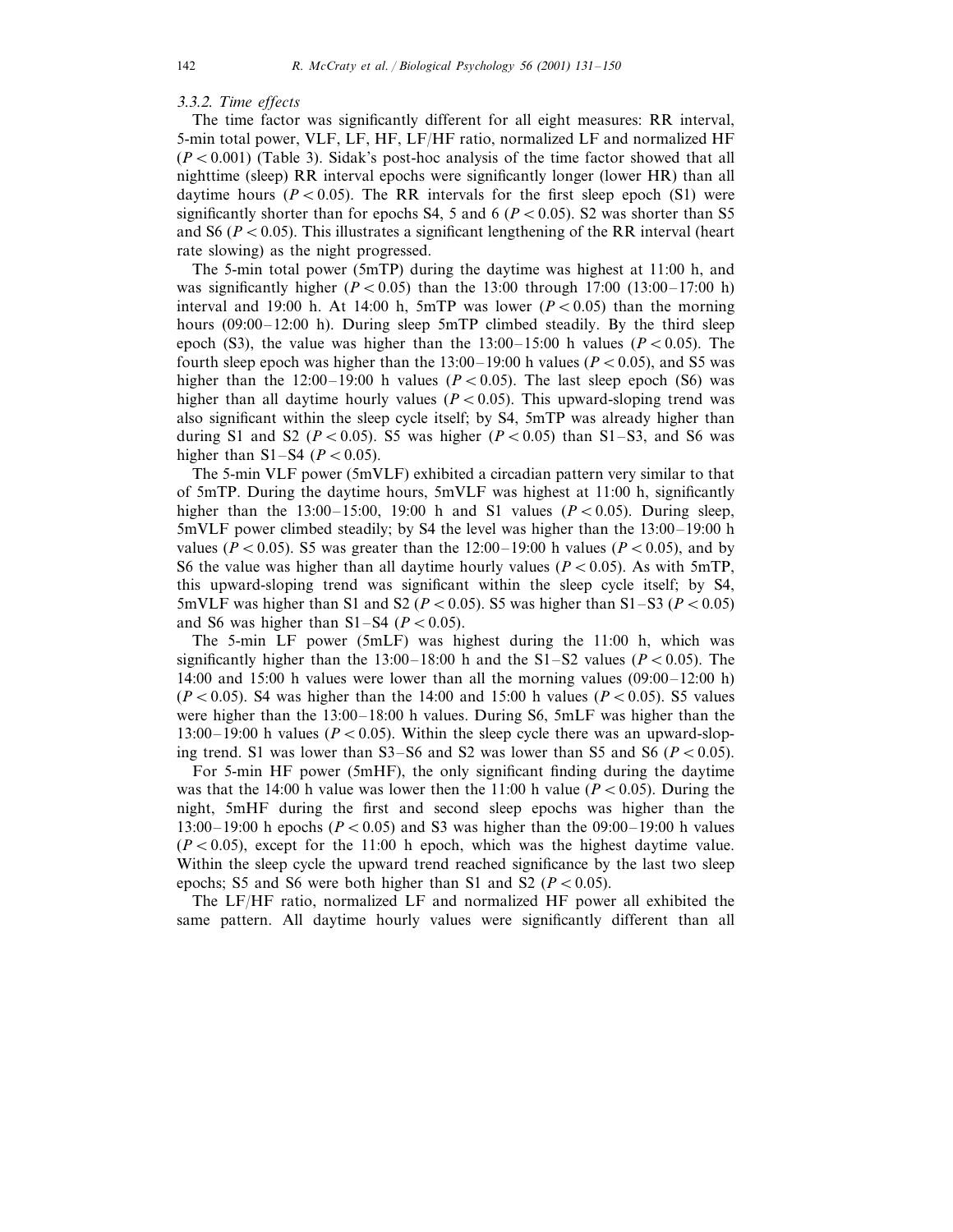nighttime values. The LF/HF ratio and normalized LF nighttime values were all lower than the daytime values ( $P < 0.05$ ). Normalized HF nighttime values were higher than all daytime values  $(P < 0.05)$ .

#### <sup>3</sup>.3.3. *Group ersus time effects*

The group versus time factor was significant for the following: RR interval, 5-min total power, VLF, LF, and HF power  $(P<0.05)$  (Table 3). A significant group versus time interaction denotes that the two groups did not parallel each other over time. Results of the separate hourly ANOVAs are indicated in Fig. 2 by a solid triangle placed on the time axis for each hour during which the two groups differed significantly  $(P<0.05)$ .

For RR interval and HF power, none of the individual hourly values differed significantly between the two groups. For 5mTP, the 09:00–12:00 and 17:00–18:00 h values were lower in the panic group ( $P < 0.05$ ). The last sleep epoch (S6) was also lower in the panic group  $(P< 0.05)$ . The 5-min VLF exhibited a similar pattern, with the  $09:00-12:00$  and 17:00 h values as well as the last sleep epoch (S6) values being lower in the panic group  $(P<0.05)$ . For 5mLF power, the 11:00, 12:00, and 17:00–19:00 h values were lower in the panic group  $(P<0.05)$ . Additionally, the 5mLF values were significantly lower in the panic group during the latter part of the sleep cycle (S5 and S6)  $(P < 0.05)$ .

#### **4. Discussion**

Overall, the results of this study are in accordance with previous reports indicating decreased HRV in individuals with panic disorder. PD patients had significantly lower 5-min total power, VLF and LF power as compared to healthy age and gender-matched controls over a 24-h period. The SDNN index, which correlates to the frequency domain measures of 5-min total power and VLF power, was also significantly lower in the patients, while the SDNN was significantly lower in the patients during sleep only. In addition, panic patients had significantly reduced normalized LF power, increased normalized HF power and a lower LF/HF ratio over the 24 h as compared to control subjects. These significant differences in HRV occurred despite the fact that mean HR was comparable in patients and controls. Collectively, these results suggest that sympathetic nervous system activity is depressed in patients with panic disorder and that patients exhibit a relative predominance of parasympathetic activity during normal daily life. The circadian rhythm analysis revealed that significant differences in 5-min total power, VLF and LF power occurred during some of the daytime hours as well as during the last hours of sleep.

When compared to the previous analysis of Holter ECG records in PD patients conducted by Yeragani et al. (1998), our results exhibit some important similarities as well as several differences. In accordance with our data, Yeragani's group also found a normal mean RR interval, normal HF power and significantly decreased VLF power in panic patients. Yeragani's study reported significantly lower 24-h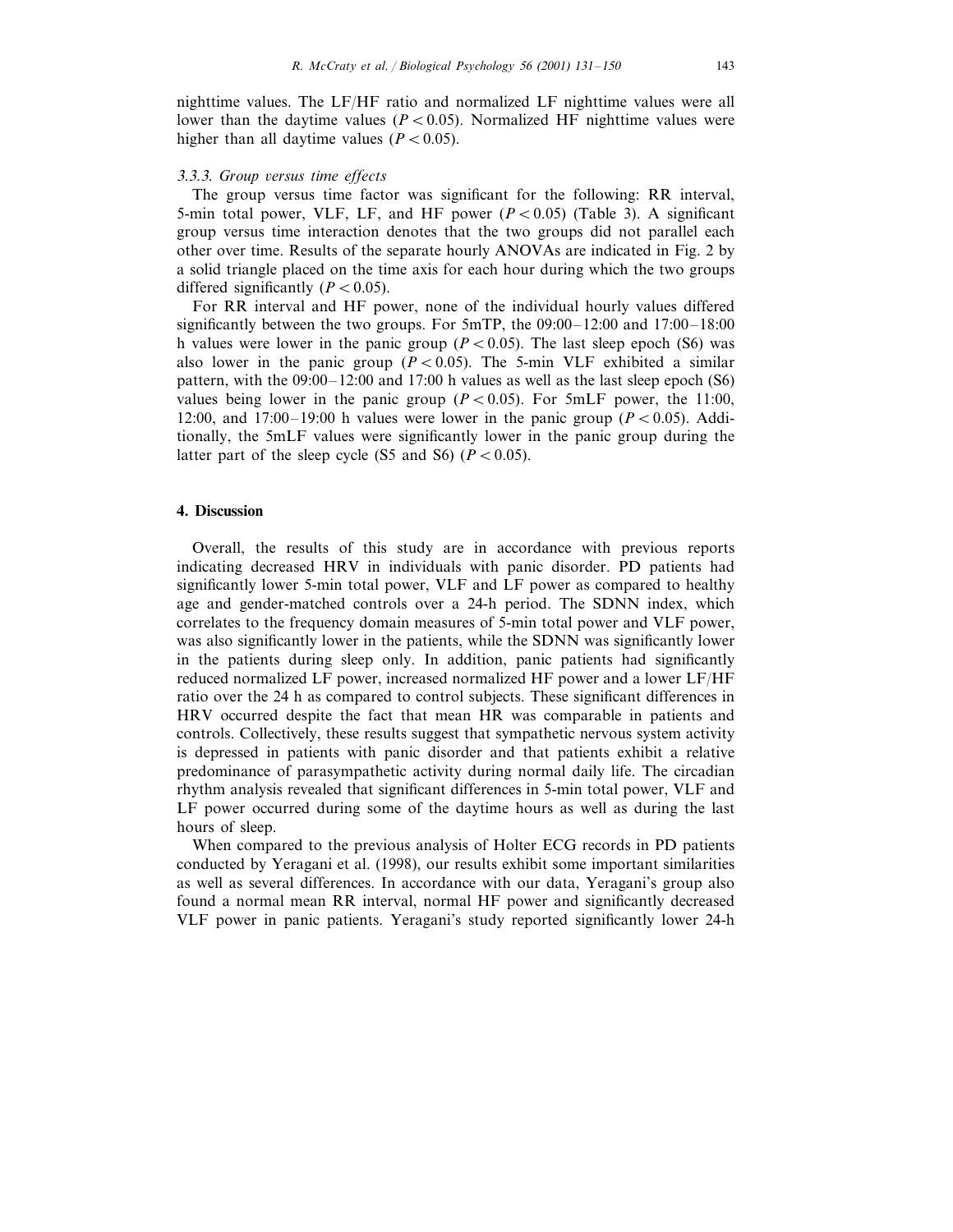total power and ULF power in patients, with differences being more pronounced during sleep. The 24 h total power  $(P = 0.06)$  and ULF power  $(P = 0.08)$  also tended to be lower in patients in our investigation, although the differences did not reach significance. However, the SDNN, which correlates to total and ULF power, was significantly lower during sleep in patients in our study, which is consistent with Yeragani's findings. In contrast to our results, no significant differences were observed in absolute LF power or in the LF/HF ratio in the former study. However, there was a nonsignificant trend toward decreased LF power in PD patients in Yeragani's data. Also in contrast to our findings, the former study found VLF power to be significantly lower in patients only during sleep, whereas in our study, in terms of awake/sleep comparisons, VLF power was significantly lower in patients during the daytime only.

Some of the factors that can influence HRV are age (Umetani et al., 1998), heart rate, physical activity, various forms of heart disease and diabetic neuropathy (Malik and Camm, 1995; HRV Task Force Report, 1996). Our findings cannot be explained on the basis of age differences between the groups, or by any known physical illness. Mean heart rate over the recording period was not significantly different in patients versus controls, and subjects' activity logs indicated that levels of physical activity were also comparable between the two groups.

In a previous study on the effects of age and gender on HRV, we found that all measures of HRV decline with aging, with measure-dependent patterns (Umetani et al., 1998). Measures reflecting parasympathetic activity decline the fastest, stabilizing after age 60. Nevertheless, the age of our sample was well within the range that age-related declines in HRV would be insufficient to mask any potential differences between the groups in the RMS-SD or 24-h HF power. Furthermore, the fact that lower frequency HRV measures decline at a slower rate than high frequency measures suggests that our main findings of lowered VLF, LF and 5-min total power in panic patients were not influenced by age-related patterns of HRV decline.

Several studies have suggested that in response to specific short-term laboratoryadministered autonomic nervous system challenges, individuals with panic disorder as well as nonclinical panic experience exaggerated sympathetic activation and/or vagal withdrawal, leading to a relative sympathetic predominance (Weissman et al., 1987; Yeragani et al., 1990, 1994; Townsend et al., 1998). Similar results were obtained in investigations that aimed to assess dynamic autonomic control by aggregating data across multiple laboratory tasks designed to elicit diverse ANS responses (Friedman et al., 1993; Friedman and Thayer, 1998a). In contrast to these short-term findings, our data indicate that outside the laboratory and under the conditions of usual daily life over a 24-h period, sympathetic function is depressed while parasympathetic activity remains normal in PD patients, leading to a relative parasympathetic predominance. We would like to emphasize that our findings are not necessarily inconsistent with those of the cited short-term studies. It is quite conceivable that PD patients may exhibit increased vagal withdrawal and/or enhanced sympathetic reactivity in response to certain types of stimuli, while under nonchallenging conditions, the sympathetic system remains depressed and vagal tone normal.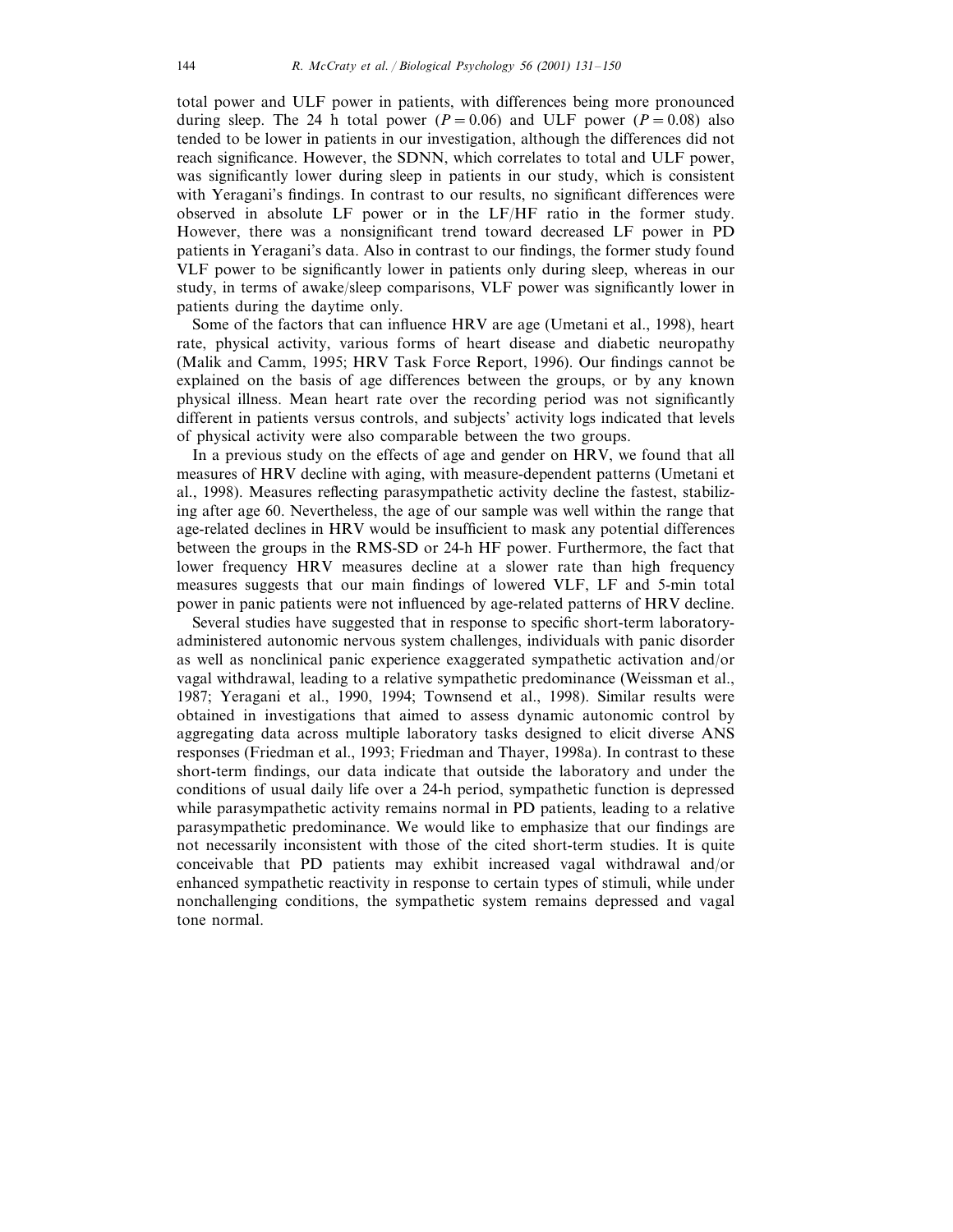Alternatively, contrasting results between some short-term investigations and our own and Yeragani's 24-h data may be due to age differences in the patient groups assessed. Specifically, the average age of our PD sample (38) and Yeragani's (36) was higher than the mean age of patient groups that demonstrated increased VLF power (e.g. Rechlin et al., 1994: mean  $age = 31$ ) or decreased HF power (e.g. Friedman and Thayer, 1998a: mean  $\text{age} = 19$ ) in short-term studies. Thus, it may be possible, although unlikely, that the autonomic profile of PD patients shifts with age from lowered parasympathetic activity and predominant sympathetic control at younger ages to predominant vagal control and lowered sympathetic activity at older ages.

Certainly, further investigation with patients of differing ages, or following a PD sample over time, would be required to validate or refute this possibility. However, if bouts of sympathetic hyperrarousal are indeed implicated in the dramatic elevations in heart rate, blood pressure and other alarming somatic symptoms generally observed in panic attacks (Friedman and Thayer, 1998b; Wilkinson et al., 1998), it is possible that these repeated surges of overactivity could, over time, lead to depletion or exhaustion of the sympathetic efferent system and/or the adrenalmedullary system, resulting in depressed HRV in the lower frequency ranges. Recent findings in the neurocardiology literature in fact provide support for a potential link between depleted catecholamine levels and lowered HRV in the ULF and VLF range, indicating that the heart's intrinsic nervous system is primarily responsive to circulating epinephrine (Armour, 1997). As epinephrine levels follow a circadian rhythm, and the day/night circadian rhythm is the primary contributor in the generation of both the SDNN and ULF rhythms, low levels of circulating epinephrine could result in a low SDNN, especially during the nighttime period.

Earlier attempts to characterize panic in terms of ANS disturbances have linked this disorder with chronic autonomic hyperrarousal (Lader and Mathews, 1970; Roth et al., 1986), or, alternatively, with excess autonomic lability (i.e. chronic and extreme fluctuation from a homeostatic norm) (Eysenck, 1970; Costello, 1971). This latter explanation persists in the current literature in both cognitive and conditioning models of panic (Wolpe and Rowan, 1988; Anastasiades et al., 1990). The present study, on the other hand, supports the newly emerging view that ANS function in PD is not accurately described by either of these models (Friedman and Thayer, 1998b). Our data indicate that baseline autonomic activity is not chronically elevated in panic patients. Further, our results suggest that autonomic variability is reduced rather than abnormally augmented in individuals with PD.

The finding of lowered HRV in PD patients is in accordance with contemporary systems-oriented models of psychophysiological regulation that emphasize flexible responsivity as the foundation of stability (Appel et al., 1989; West, 1990; Friedman and Thayer, 1998b). In contrast to the classical homeostatic model, in which the maintenance of internal constancy in the face of external perturbations is seen as the hallmark of healthy function (Cannon, 1932), systems models view patterns of organized physiological variability to confer the physiological and behavioral adaptability necessary to respond effectively to changing environmental demands. Thus, high variability in heart rate is considered a marker of system integrity and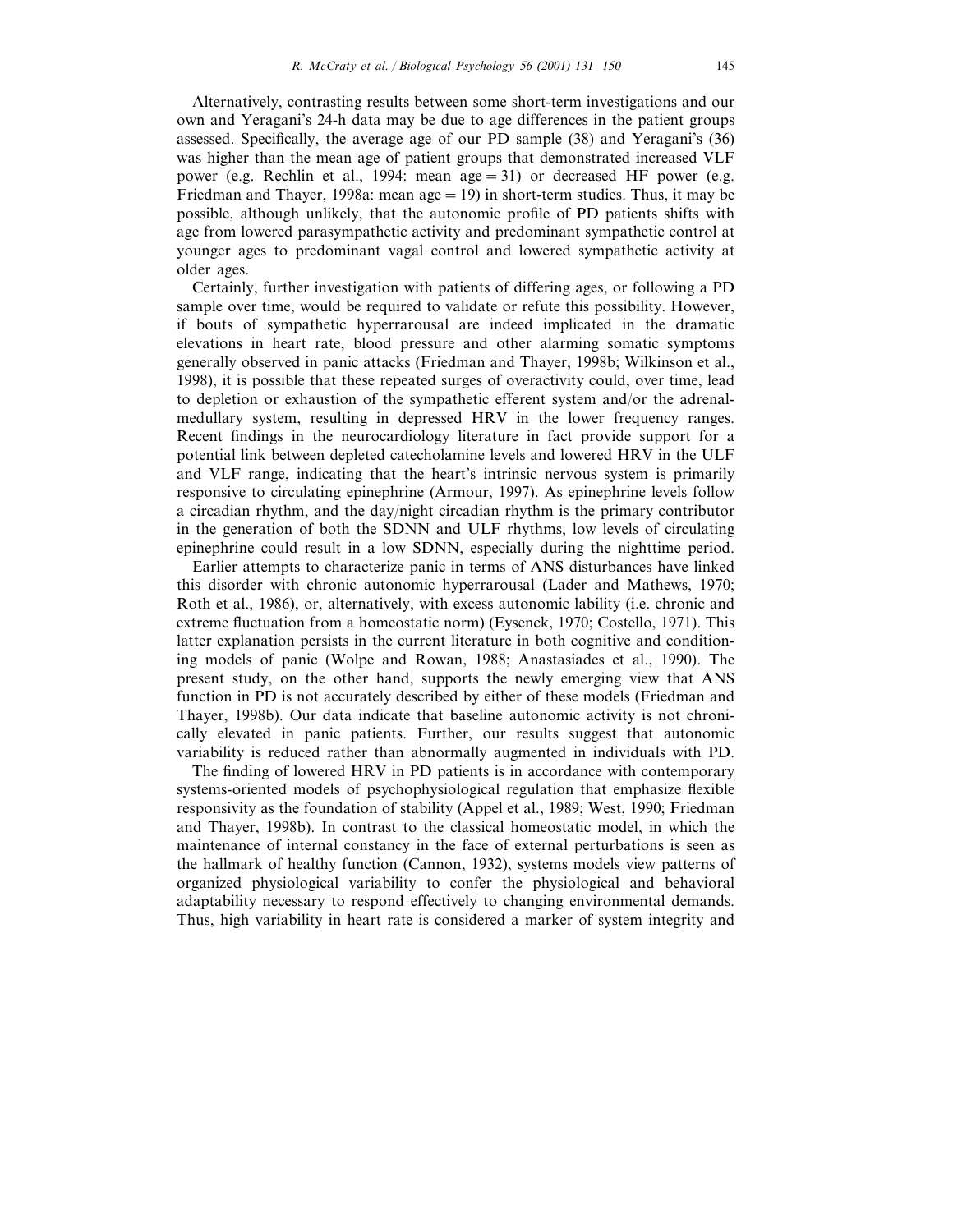stress resiliency, whereas reduced variability can often be indicative of suboptimal functioning or pathology (Appel et al., 1989; Lipsitz and Goldberger, 1992; Porges, 1992a; Peng et al., 1994). In line with this model, diminished HRV has been found to characterize numerous and widely diverse pathological conditions (Ori et al., 1992; Malik and Camm, 1995). Reduced HRV has also been linked with compromised self-regulatory psychological functions, including diminished attentional capacity and emotional regulation (Porges, 1991, 1992b; Porges et al., 1994).

Within the above framework, it would be predicted that low HRV would be found in individuals with panic disorder, a psychophysiological condition which represents a severe limitation on the range and complexity of physiological, behavioral and emotional responses to stress (Friedman and Thayer, 1998b). Consistent with this view are findings indicating a relationship between HRV and the severity of psychological status in PD patients. For example, Yeragani and colleagues found a significant negative correlation between trait anxiety scores and 24-h ULF and total power in panic patients (Yeragani et al., 1998). Middleton and Ashby noted a diminished spectral peak in the range of 0.1 Hz in patients and reported a significant rise in HRV in this frequency range upon clinical recovery from PD following either pharmacological treatment or cognitive therapy (Middleton et al., 1994; Middleton and Ashby, 1995). These findings and those of the present study add to the growing body of evidence illuminating a relationship between HRV patterns and mental and emotional variables (Pagani et al., 1991; Sloan et al., 1994a,b; McCraty et al., 1995; Tiller et al., 1996), and linking chronic alternations in these patterns with psychopathology (Dalack and Roose, 1990; Rechlin et al., 1994; Thayer et al., 1996). Collectively, results suggest that low HRV may be a common characteristic of several psychological disorders (e.g. PD, generalized anxiety disorder and depression), all of which can be described by a compromised ability to modulate one's emotional, behavioral and physiological responses to environmental challenges.

In addition to compromised psychological functioning, panic disorder has been linked with heightened susceptibility to cardiovascular illness and excess mortality from cardiovascular causes (Coryell et al., 1982, 1986; Weissman et al., 1990; Kawachi et al., 1994) Epidemiological studies have also found significant comorbidity between PD and various respiratory, gastrointestinal and neurological illnesses (Zaubler and Katon, 1996). As diminished HRV has been identified as a predictor of increased risk of cardiovascular disease as well as mortality from both cardiac and non-cardiac causes (Tsuji et al., 1994, 1996; Dekker et al., 1997), it is likely that reduced HRV in PD patients may contribute to the increased rates of morbidity and mortality in this patient population.

In conclusion, the present study confirms and extends previous findings of compromised autonomic function in panic disorder, as evidenced by reduced HRV. Whereas data from some studies assessing various cardiovascular and HRV parameters from short-term recordings have been interpreted as support for a role of low cardiac vagal tone in PD, 24-h HRV analyses provide evidence that vagal tone is normal under conditions of usual daily life, whereas sympathetic activity appears to be depressed.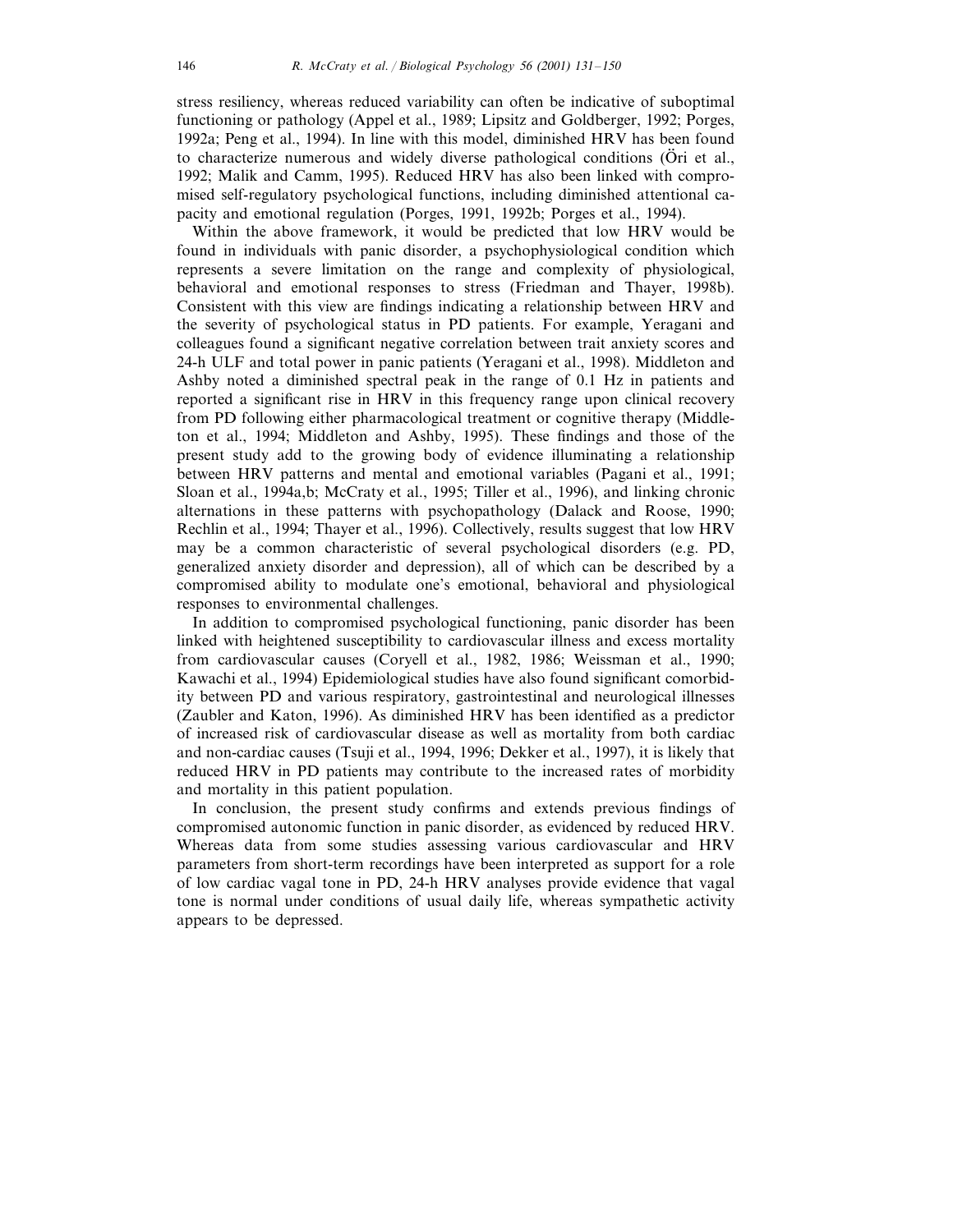Additional studies using larger sample sizes and employing more uniform analysis methods are clearly required to reconcile the inconsistencies still existing in the current literature on autonomic function in panic disorder. However, the data collected to date suggest that this condition may be characterized by episodes of accentuated sympathetic reactivity and/or vagal withdrawal in response to certain challenges, coupled with low baseline sympathetic tone under nonchallenging conditions. Findings of low HRV in PD are consistent with contemporary models of psychophysiological regulation in nonlinear dynamical systems, and support the emerging portrait of PD as a disorder involving reduced flexibility and adaptability across biological, affective and behavioral dimensions. These findings are also in line with the higher illness and mortality rates found in individuals with PD. Finally, results add to the growing body of data confirming the value of HRV analysis as a sensitive tool to explore the relationships between autonomic dysfunction and psychopathology.

#### **Acknowledgements**

The authors gratefully acknowledge Student Research Fellows Colette N. Meyer and Hayes H. Stuppy for the collection, compilation and verification of the patient records and data from which this paper was generated.

# **References**

- American Psychiatric Association, 1994. Diagnostic and Statistical Manual of Mental Disorders, fourth ed. American Psychiatric Association, Washington, DC.
- Anastasiades, P., Clark, D., Salkovskis, P., Middleon, H., Hackman, A., Johnston, D., 1990. Psychophysiological responses in panic and stress. J. Psychophysiol. 4, 331–338.
- Appel, M.L., Berger, R.D., Saul, P., Smith, J., Cohen, R., 1989. Beat to beat variability in cardiovascular variables: noise or music? J. Am. Coll. Cardiol. 14, 1139–1148.
- Armour, J.A., 1997. Intrinsic cardiac neurons involved in cardiac regulation possess alpha 1-, alpha 2-, beta 1- and beta 2-adrenoceptors. Can. J. Cardiol. 13, 277–284.
- Barrios-Choplin, B., Atkinson, M., 1996. Personal and Organizational Quality Assessment. Institute of HeartMath, Boulder Creek, CA.
- Bigger, J.T., Fleiss, J.L., Steinman, R.C., Rolnitzky, L.M., Schneider, W.J., Stein, P.K., 1995. RR variability in healthy, middle-aged persons compared with patients with chronic coronary heart disease or recent acute myocardial infarction. Circulation 91, 1936–1943.
- Cannon, W., 1932. The Wisdom of the Body. W.W. Norton, New York.
- Coryell, W., Noyes, R., Clancy, J., 1982. Excess mortality in panic disorder. A comparison with primary unipolar depression. Arch. Gen. Psychiatry 39, 701–703.
- Coryell, W., Noyes, R. Jr, House, J.D., 1986. Mortality among outpatients with anxiety disorders. Am. J. Psychiatry 143, 508–510.
- Costello, C., 1971. Anxiety and the persisting novelty of input from the autonomic nervous system. Behav. Ther. 2, 321–333.
- Dalack, G.W., Roose, S.P., 1990. Perspectives on the relationship between cardiovascular disease and affective disorder. J. Clin. Psychiatry 51 (Suppl.), 4–11.
- Dekker, J.M., Schouten, E.G., Klootwijk, P., Pool, J., Swenne, C.A., Kromhout, D., 1997. Heart rate variability from short electrocardiographic recordings predicts mortality from all causes in middleaged and elderly men. The Zutphen Study. Am. J. Epidemiol. 145, 899–908.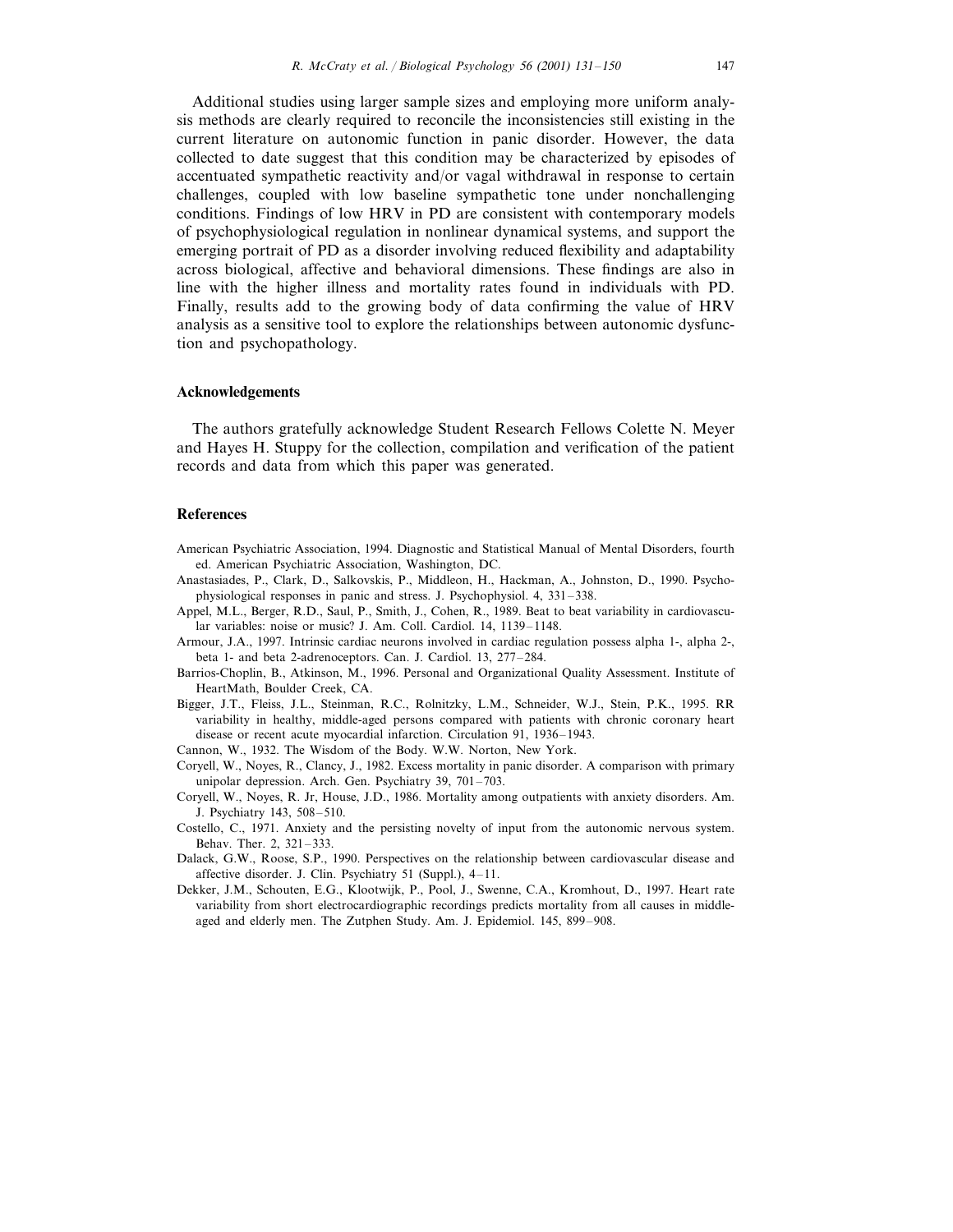Derogatis, L., 1993. Brief Symptom Inventory. National Computer Systems, Minneapolis.

- Eckberg, D.L., 1997. Sympathovagal balance: a critical appraisal. Circulation 96, 3224–3232.
- Eysenck, H., 1970. The Structure of Human Personality. Methuen, London.
- Friedman, B.H., Thayer, J.F., 1998a. Anxiety and autonomic flexibility: a cardiovascular approach. Biol. Psychol. 49, 303–323.
- Friedman, B.H., Thayer, J.F., 1998b. Autonomic balance revisited: panic anxiety and heart rate variability. J. Psychosom. Res. 44, 133–151.
- Friedman, B.H., Thayer, J.F., Borkovec, T.D., Tyrrell, R.A., Johnson, B.H., Columbo, R., 1993. Autonomic characteristics of nonclinical panic and blood phobia. Biol. Psychiatry 34, 298–310.
- Hamada, T., Koshino, Y., Misawa, T., Isaki, K., Gejyo, F., 1998. Mitral valve prolapse and autonomic function in panic disorder. Acta Psychiatrica Scand. 97, 139–143.
- Kawachi, I., Sparrow, D., Vokonas, P.S., Weiss, S.T., 1994. Symptoms of anxiety and risk of coronary heart disease. The Normative Aging Study. Circulation 90, 2225–2229.
- Kitney, R., Rompelman, O., 1977. Analysis of the human blood pressure and thermal control systems. In: Perkins, W.J. (Ed.), Biomedical Computing. University Park Press, Baltimore, pp. 49–50.
- Kleiger, R.E., Stein, P.K., Bosner, M.S., Rottman, J.N., 1992. Time domain measurements of heart rate variability. Ambul. Electrocardiogr. 10, 487–498.
- Klein, E., Cnaani, E., Harel, T., Braun, S., Ben-Haim, S., 1995. Altered heart rate variability in panic disorder patients. Soc. Biol. Psychiatry 37, 18–24.
- Lader, M., Mathews, A., 1970. Physiological changes during spontaneous panic attacks. J. Psychosom. Res. 14, 377–382.
- Lipsitz, L.A., Goldberger, A.L., 1992. Loss of 'complexity' and aging. Potential applications of fractals and chaos theory to senescence. J. Am. Med. Assoc. 267, 1806–1809.
- Malik, M., Camm, A.J. (Eds.), 1995. Heart Rate Variability. Futura Publishing Company, Armonk, NY.
- Malliani, A., 1995. Association of heart rate variability components with physiological regulatory mechanisms. In: Malik, M., Camm, A.J. (Eds.), Heart Rate Variability. Futura Publishing Company, Armonk, NY, pp. 173–188.
- Malliani, A., Pagani, M., Lombardi, F., Cerutti, S., 1991. Cardiovascular neural regulation explored in the frequency domain. Circulation 84, 482–492.
- McCraty, R., Atkinson, M., Tiller, W.A., Rein, G., Watkins, A., 1995. The effects of emotions on short term heart rate variability using power spectrum analysis. Am. J. Cardiol. 76, 1089–1093.
- Middleton, H.C., Ashby, M., 1995. Clinical recovery from panic disorder is associated with evidence of changes in cardiovascular regulation. Acta Psychiatrica Scand. 91, 108–113.
- Middleton, H.C., Ashby, M., Robbins, T.W., 1994. Reduced plasma noradrenaline and abnormal heart rate variability in resting panic disorder patients. Biol. Psychiatry 36, 847–849.
- Ori, Z., Monir, G., Weiss, J., Sayhouni, X., Singer, D.H., 1992. Heart rate variability: frequency domain analysis. Ambul. Electrocardiogr. 10, 499–537.
- Pagani, M., Mazzuero, G., Ferrari, A., Liberati, D., Cerutti, S., Vaitl, D., Tavazzi, L., Malliani, A., 1991. Sympathovagal interaction during mental stress. A study using spectral analysis of heart rate variability in healthy control subjects and patients with a prior myocardial infarction. Circulation 83 (Suppl. II), II/43–II/51.
- Pagani, M., Lombardi, F., Guzzette, S., 1986. Power spectral analysis of heart rate and arterial pressure variabilities as a marker of sympatho-vagal interaction in man and conscious dog. Circ. Res. 59, 178–184.
- Peng, C.K., Buldyrev, S.V., Hausdorff, J.M., Havlin, S., Mietus, J.E., Simons, M., Stanley, H.E., Goldberger, A.L., 1994. Non-equilibrium dynamics as an indispensable characteristic of a healthy biological system. Integr. Physiol. Behav. Sci. 29, 283–293.
- Perini, R., Orizio, C., Baselli, G., 1990. The influence of exercise intensity on power spectrum of heart rate variability. Eur. J. Appl. Physiol. 61, 143–148.
- Pomeranz, B., Macaulay, J.B., Caudill, M.A., 1985. Assessment of autonomic function in humans by heart rate spectral analysis. Am. J. Physiol. 248, H151–H158.
- Porges, S.W., 1991. Vagal tone: an autonomic mediator of affect. In: Garber, J., Dodge, K. (Eds.), The Development of Affect Regulation and Dysregulation. Cambridge University Press, New York, pp. 111–128.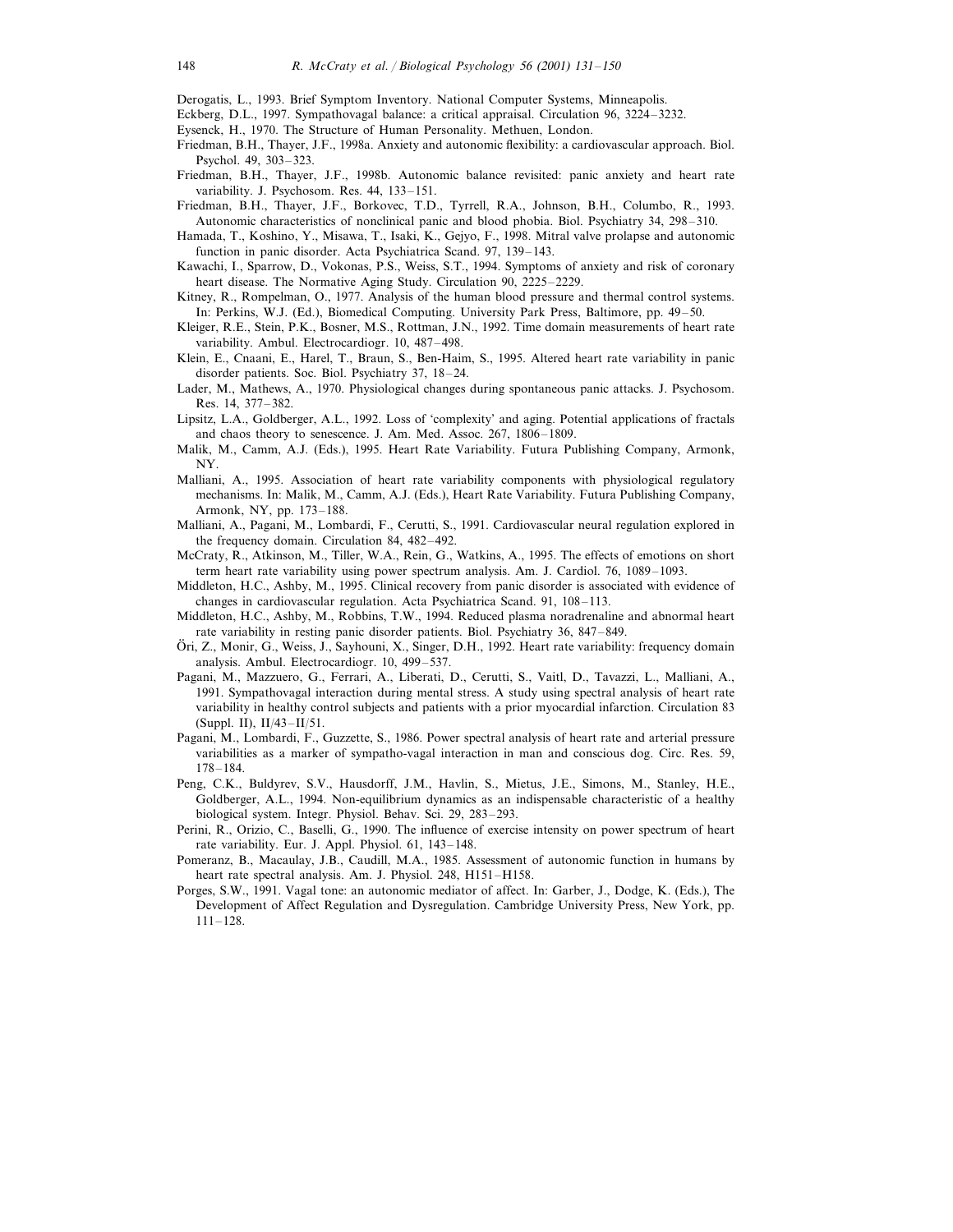- Porges, S.W., 1992a. Autonomic regulation and attention. In: Hayne, H., Richardson, R. (Eds.), Attention and Information Processing in Infants and Adults. Erlbaum, Hillsdale, NJ, pp. 201–223.
- Porges, S.W., 1992b. Vagal tone: a physiologic marker of stress vulnerability. Pediatrics 90 (3 pt 2), 498–504.
- Porges, SW., Doussard-Roosevelt, J.A., Maiti, A.K., 1994. Vagal tone and the physiological regulation of emotion. In: Fox, N.A. (Ed.), The Development of Emotion Regulation: Behavioral and Biological Considerations. Monographs of the Society for Research in Child Development, vols. 59 (2–3 Serial No. 240). University of Chicago Press, Chicago, pp. 167–186.
- Rechlin, T., Weis, M., Spitzer, A., Kaschka, W.P., 1994. Are affective disorders associated with alterations of heart rate variability? J. Affect. Disord. 32, 271–275.
- Roth, W.T., Telch, M.J., Taylor, C.B., Sachitano, J.A., Gallen, C.C., Kopell, M.L., McClenahan, K.L., Agras, W.S., Pfefferbaum, A., 1986. Autonomic characteristics of agoraphobia with panic attacks. Biol. Psychiatry 21, 1133–1154.
- Saul, J.P., Arai, Y., Berger, R.D., Lilly, L.S., Colucci, W.S., Cohen, R.J., 1988. Assessment of autonomic regulation in chronic congestive heart failure by heart rate spectral analysis. Am. J. Cardiol. 61, 1292–1299.
- Seier, F.E., Kellner, M., Yassouridis, A., Heese, R., Strian, F., Wiedemann, K., 1997. Autonomic reactivity and hormonal secretion in lactate-induced panic attacks. Am. J. Physiol. 272 (6 Pt 2), H2630–H2638.
- Sloan, R.P., Shapiro, P.A., Bagiella, E., Boni, S.M., Paik, M., Bigger, J.T., Steinman, R.C., Gorman, J.M., 1994a. Effect of mental stress throughout the day on cardiac autonomic control. Biol. Psychol. 37, 89–99.
- Sloan, R.P., Shapiro, P.A., Bigger, J.T., Bagiella, E., Steinman, R.C., Gorman, J.M., 1994b. Cardiac autonomic control and hostility in healthy subjects. Am. J. Cardiol. 74, 298–300.
- Stein, M.B., Asmundson, G.J., 1994. Autonomic function in panic disorder: cardiorespiratory and plasma catecholamine responsivity to multiple challenges of the autonomic nervous system. Biol. Psychiatry 36, 548–558.
- Task Force of the European Society of Cardiology and the North American Society of Pacing and Electrophysiology, 1996. Heart rate variability: standards of measurement, physiological interpretation, and clinical use. Circulation 93, 1043–1065.
- Thayer, J.F., Friedman, B.H., Borkovec, T.D., 1996. Autonomic characteristics of generalized anxiety disorder and worry. Soc. Biol. Psychiatry 39, 255–266.
- Tiller, W., McCraty, R., Atkinson, M., 1996. Cardiac coherence: a new, noninvasive measure of autonomic nervous system order. Altern. Ther. Health Med. 2, 52–65.
- Townsend, M.H., Bologna, N.B., Barbee, J.G., 1998. Heart rate and blood pressure in panic disorder, major depression, and comorbid panic disorder with major depression. Psychiatry Res. 79, 187–190.
- Tsuji, H., Venditti, F.J. Jr, Manders, E.S., Evans, J.C., Larson, M.G., Feldman, C.L., Levy, D., 1994. Reduced heart rate variability and mortality risk in an elderly cohort. The Framingham Heart Study. Circulation 90, 878–883.
- Tsuji, H., Larson, M.G., Venditti, F.J. Jr, Manders, E.S., Evans, J.C., Feldman, C.L., Levy, D., 1996. Impact of reduced heart rate variability on risk for cardiac events. The Framingham Heart Study. Circulation 94, 2850–2855.
- Umetani, K., Singer, D.H., McCraty, R., Atkinson, M., 1998. Twenty-four hour time domain heart rate variability and heart rate: relations to age and gender over nine decades. J. Am. Coll. Cardiol. 31, 593–601.
- Weissman, M.M., 1991. Panic disorder: impact on quality of life. J. Clin. Psychiatry 52 (Suppl. 2), 6–9.
- Weissman, N.J., Shear, M.K., Kramer-Fox, R., Devereux, R.B., 1987. Contrasting patterns of autonomic dysfunction in patients with mitral valve prolapse and panic attacks. Am. J. Med. 82, 880–888.
- Weissman, M.M., Markowitz, J.S., Ouellette, R., Greenwald, S., Kahn, J.P., 1990. Panic disorder and cardiovascular/cerebrovascular problems: results from a community survey. Am. J. Psychiatry 147, 1504–1508.
- West, B., 1990. Fractal Physiology and Chaos in Medicine. World Scientific, Teaneck, NJ.